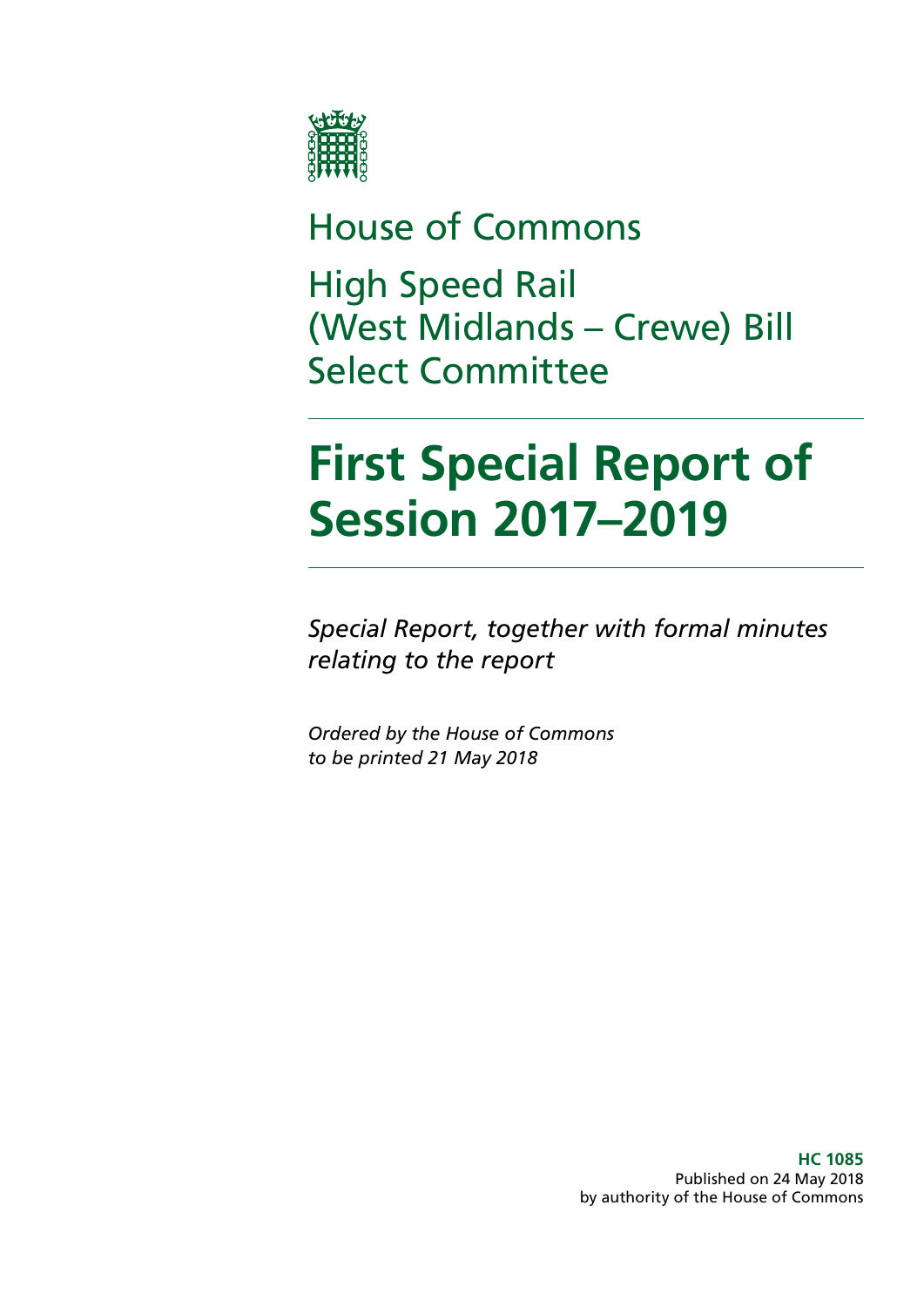#### **High Speed Rail (West Midlands – Crewe) Bill**

The Select Committee on the High Speed Rail (West Midlands – Crewe) Bill provides individuals and bodies directly and specially affected by the Bill with the opportunity to object to the Bill's specific provisions and to seek its amendment, although not to object to the principle of the Bill.

#### **Current membership**

[James Duddridge MP](https://www.parliament.uk/biographies/commons/james-duddridge/1559) (*Conservative, Rochford and Southend East*) (Chair) [Sandy Martin MP](https://www.parliament.uk/biographies/commons/sandy-martin/4678) (*Labour, Ipswich*) [Mrs Sheryll Murray MP](https://www.parliament.uk/biographies/commons/mrs-sheryll-murray/4100) (*Conservative, South East Cornwall*) [Martin Whitfield MP](https://www.parliament.uk/biographies/commons/martin-whitfield/4626) (*Labour, East Lothian*) [Bill Wiggin MP](https://www.parliament.uk/biographies/commons/bill-wiggin/1428) (*Conservative, North Herefordshire*)

#### **Publications**

Committee reports and evidence relating to this report are published on the [Committee's website](https://www.parliament.uk/business/committees/committees-a-z/commons-select/high-speed-rail-west-midlands-crewe-bill-select-committee-commons/publications-17-19/) and in print by Order of the House.

#### **Committee staff**

The current staff of the Committee are Lis Gerhold (Clerk) and Natalie Flanagan (Committee Assistant).

#### **Contacts**

All correspondence should be addressed to the Clerk of the High Speed Rail (West Midlands – Crewe) Bill, Private Bill Office, House of Commons, London SW1A 0AA. The telephone number for general enquiries is 020 7219 3250; the Committee's email address is [prbohoc@parliament.uk](mailto:prbohoc%40parliament.uk?subject=).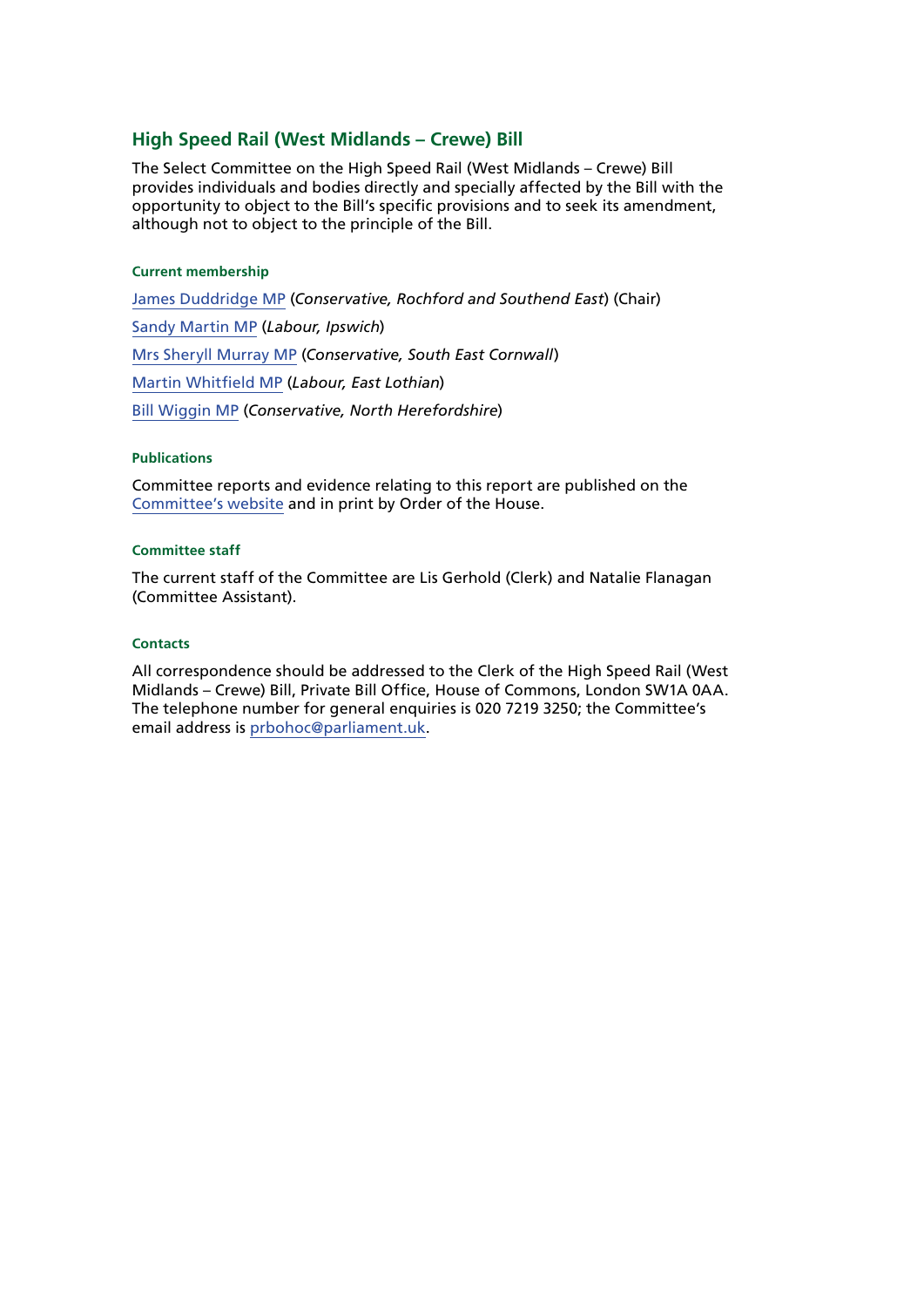### **Contents**

| <b>Summary</b>                                                                                                                      | 3               |
|-------------------------------------------------------------------------------------------------------------------------------------|-----------------|
| <b>Background</b>                                                                                                                   | 4               |
| Background                                                                                                                          | 4               |
| The Committee's task                                                                                                                | 4               |
| Committee programme and decision making                                                                                             | 5               |
| <b>Decisions of the Committee</b>                                                                                                   | $\overline{7}$  |
| Decision: tunnel options-Whitmore to Madeley Heath                                                                                  | 7               |
| Decision: the Stone Infrastructure Maintenance Base-Railhead/Aldersey's Rough<br>alternative                                        | 7               |
| Assurance                                                                                                                           | 8               |
| <b>Costs</b>                                                                                                                        | 9               |
| <b>Whitmore Heath and Madeley tunnels</b>                                                                                           | 10              |
| Proposals for the tunnels and viaduct                                                                                               | 10 <sup>°</sup> |
| Petitions                                                                                                                           | 11              |
| Staffordshire County Council, Lichfield District Council and Newcastle-under-<br>Lyme Borough Council (Petition Nos. 130, 108, 141) | 11              |
| Sir William Cash MP (Stone) (No. 187)                                                                                               | 13              |
| Whitmore Parish Council (No. 90) and Madeley Parish Council (No. 104)                                                               | 13              |
| Joanna & Graham Hutton and 238 others (No. 44)                                                                                      | 15              |
| The Woodland Trust (No. 99)                                                                                                         | 15              |
| The Stone Infrastructure Maintenance Base-Railhead /Aldersey's Rough<br>alternative                                                 | 17              |
| Stone Town Council and Chebsey Parish Council (No. 128)                                                                             | 17              |
| <b>Community engagement</b>                                                                                                         | 19              |
| Safeguarding and compensation                                                                                                       | 20              |
| Later stage of the Bill                                                                                                             | 21              |
| Annex: Summary of previous decisions of the Committee                                                                               | 22              |
| <b>Formal minutes</b>                                                                                                               | 24              |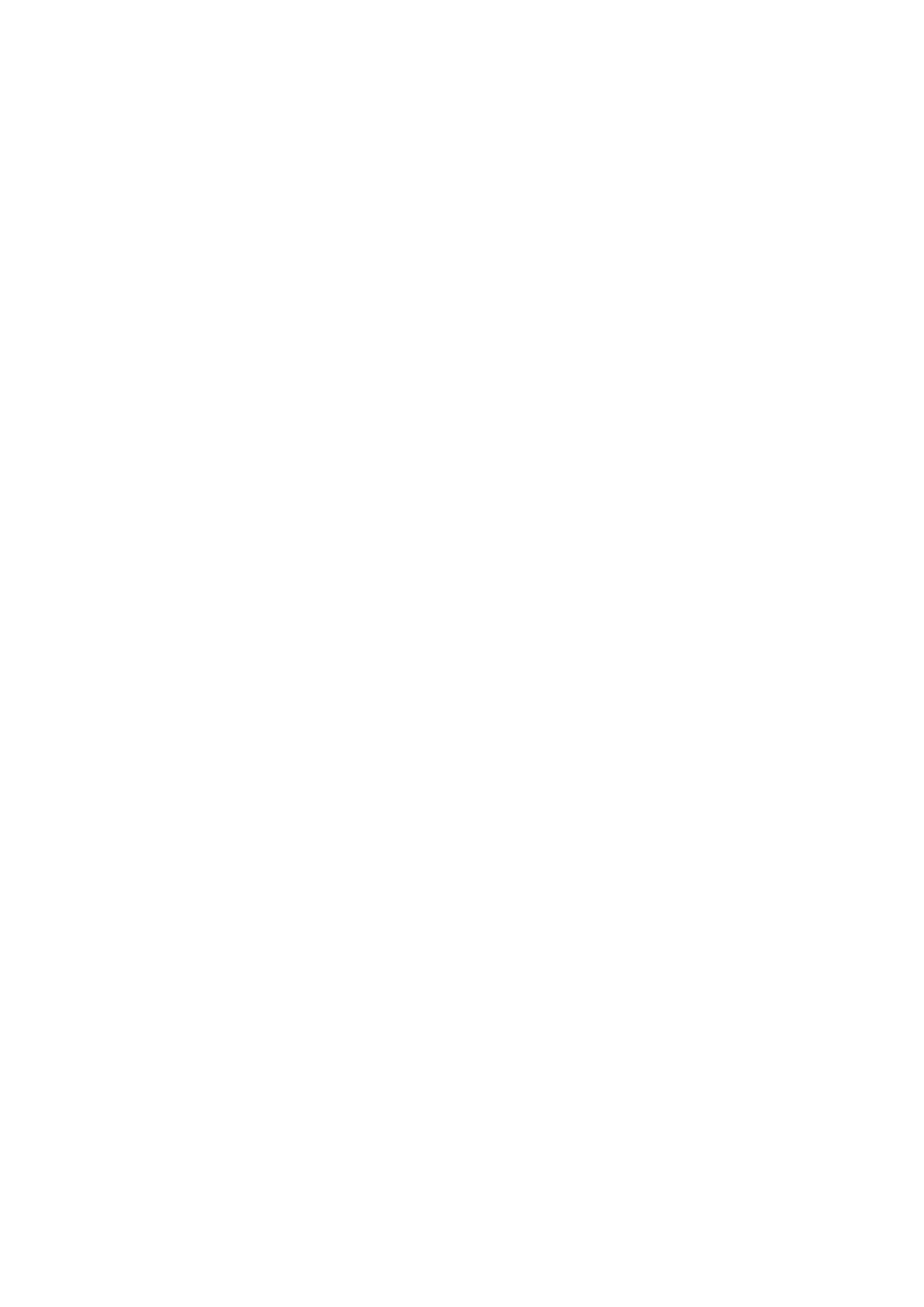### <span id="page-4-0"></span>Summary

The Committee has made a decision "in principle" to reject the proposal for a single tunnel between Whitmore Heath to Madeley. It has also rejected the proposal for the Infrastructure Maintenance Base-Railhead to be built at Aldersey's Rough.

Both options are costly and the Committee would prefer to see resources redirected to the affected and wider communities in the form of road network improvements, environmental and community benefits.

The height of the viaduct at Kings Bromley was a concern of petitioners and we welcome the assurance given by given by HS2 to Staffordshire County Council and Lichfield District Council that discussions are underway.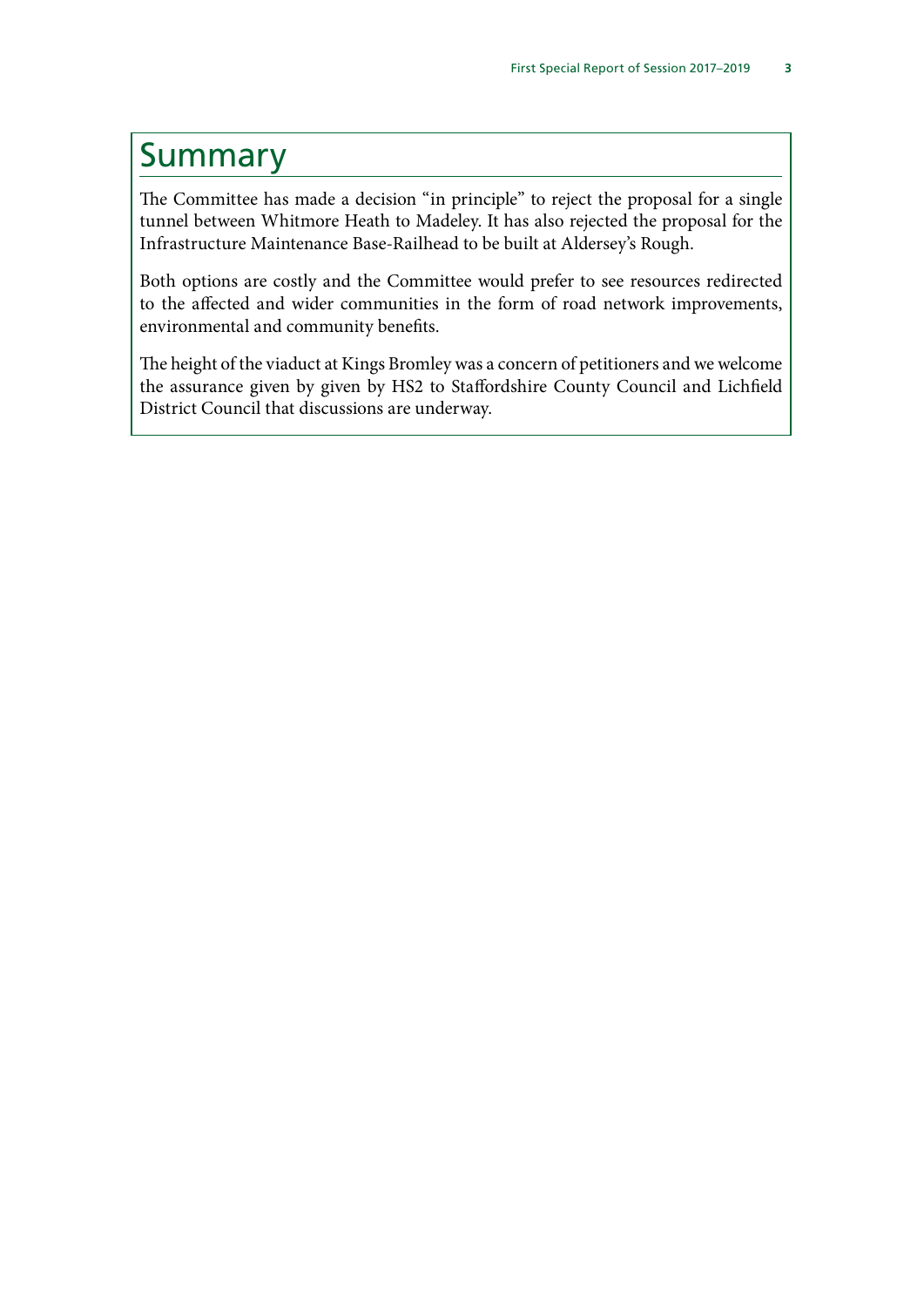# <span id="page-5-0"></span>Background

#### **Background**

1. The High Speed Rail (West Midlands-Crewe) Bill is a Hybrid Bill which is intended to provide the legislative powers needed for the building of Phase 2a of the high speed rail line between Fradley Wood in Staffordshire and the junction with the West Coast Main Line near Crewe in Cheshire. A Hybrid Bill is a public bill which is "considered to affect specific private or local interests".<sup>1</sup>

2. The Bill authorises the construction and operation of a new high speed railway line 36 miles (58 km) long.2

#### **The Committee's task**

3. The Bill had its second reading in the House of Commons on 30 January 2018 and was referred to the select committee. The Committee's role is to consider petitions against the Bill and "Additional Provisions". Additional Provisions are changes to the Bill that potentially may affect other specific and private interests.

4. The Committee does not have powers to reject the principle of the Bill.

5. At Second Reading on the floor of the House of Commons, the Bill was committed to a Select Committee and the House passed the following motion:

"That there shall stand referred to the Committee

- a) Any petition against the Bill submitted to the Private Bill Office between 30 January 2018 and 26 February 2018, and
- b) Any petition which has been submitted to the Private Bill Office and in which the petitioners complain of any amendment as proposed in the filled-up Bill or of any matter which has arisen during the progress of the Bill before the Select Committee."3

6. The Committee's role is to hear petitioners who wish to petition against the scheme contained in either the Bill or Additional Provisions or both. The Committee may also invite the Secretary of State for Transport, represented by Counsel to respond to the petitioners' points. The Committee will then make decisions based on the evidence heard, which may mitigate or compensate for the adverse impact of the Bill's provisions on petitioners.

<sup>1</sup> Erskine May. Twenty-fourth edition, p. 652

<sup>2</sup> HC 927, Minutes of Evidence, 19th March 2018, Q6

<sup>3</sup> For full text of the Motion see the following website: [https://hansard.parliament.uk/Commons/2018–01-30/](https://hansard.parliament.uk/Commons/2018-01-30/debates/DFB17084-CBF7-4618-9E12-6252FE0DE218/HighSpeedRail(WestMidlands-Crewe)Bill) [debates/DFB17084-CBF7-4618-9E12-6252FE0DE218/HighSpeedRail\(WestMidlands-Crewe\)Bill](https://hansard.parliament.uk/Commons/2018-01-30/debates/DFB17084-CBF7-4618-9E12-6252FE0DE218/HighSpeedRail(WestMidlands-Crewe)Bill)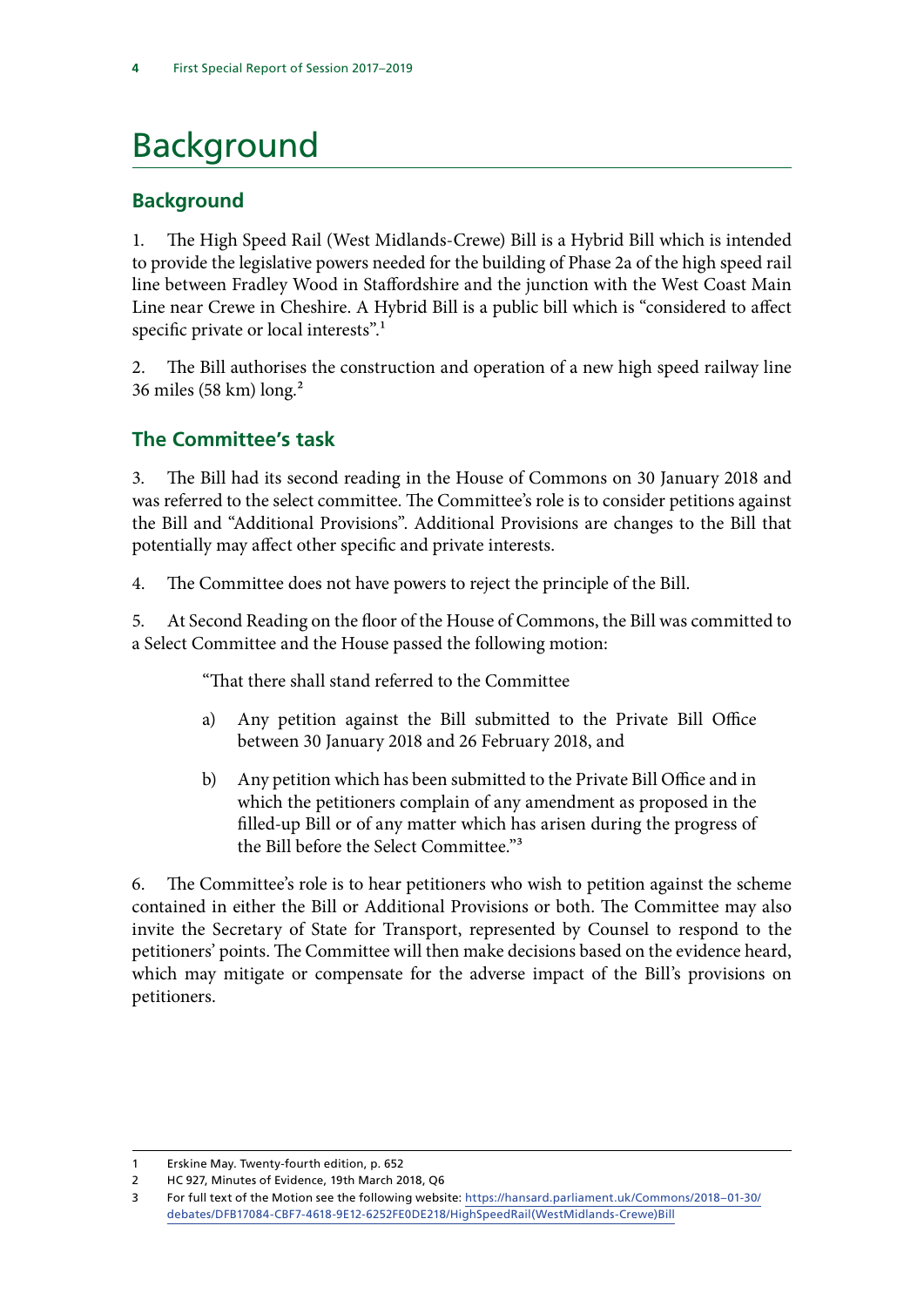<span id="page-6-0"></span>7. There were 187 petitions against the Bill. The Secretary of State has challenged the right to be heard of 26 of those petitioners.<sup>4</sup> Only those who are directly and specially affected by the Bill are allowed to put their case to the Committee.<sup>5</sup> The decisions made about challenging the right to appear can be seen in the Annex at the end of this report.

#### *Committee programme and decision making*

8. The Committee is aware that there are many people whose lives are affected by the proposal in the Bill. They will be interested in following the outcome of petitions against the Bill.<sup>6</sup> The Committee will regularly make announcements and issue short reports containing its decisions.

9. The Committee announced on 7 March 2018 that it would consider, in the following order,

- challenges to the right to appear,
- three major "in principle" cases:
	- the Whitmore Heath-Madeley tunnel proposal;
	- the Aldersey's Rough alternative to the Stone Infrastructure Maintenance Base-Railhead, and
	- the King's Bromley viaduct lowering.
- wider issues:
	- route-wide agricultural and rural issues;
	- main petition hearings (running south to north, i.e. West Midlands to Crewe);
	- compulsory acquisition cases;
	- Ȥ other petitions (including multi-site organisations and utilities).

10. The Committee received 187 petitions against the Bill: HS2 challenged 26 of these. The period for petitioning against the first Additional Provision ran from 29th March until 27th April 2018. The Committee received 33 petitions against the Additional Provision and has programmed, where possible, petitioners' appearances on both the Bill and Additional Provision matters in a single hearing in order to minimise the necessity for petitioners to travel from the West Midlands. Of those, eight petitioners had not previously submitted a petition against the Bill: these petitioners will be programmed to appear over the next few weeks.

<sup>4</sup> HC 927, Minutes of Evidence, 19 March 2018, Q2

<sup>5</sup> The Committee's "Should I Petition guide" available on the Committee's website: [https://www.parliament.](https://www.parliament.uk/business/committees/committees-a-z/commons-select/high-speed-rail-west-midlands-crewe-bill-select-committee-commons/petitioning-guidance-17-19/should-i-petition-17-19/) [uk/business/committees/committees-a-z/commons-select/high-speed-rail-west-midlands-crewe-bill-select](https://www.parliament.uk/business/committees/committees-a-z/commons-select/high-speed-rail-west-midlands-crewe-bill-select-committee-commons/petitioning-guidance-17-19/should-i-petition-17-19/)[committee-commons/petitioning-guidance-17-19/should-i-petition-17-19/](https://www.parliament.uk/business/committees/committees-a-z/commons-select/high-speed-rail-west-midlands-crewe-bill-select-committee-commons/petitioning-guidance-17-19/should-i-petition-17-19/)

<sup>6</sup> Mr Smith (witness) of the Whitmore2Madeley Action Group highlighted the impact that the proposal was having on people's lives.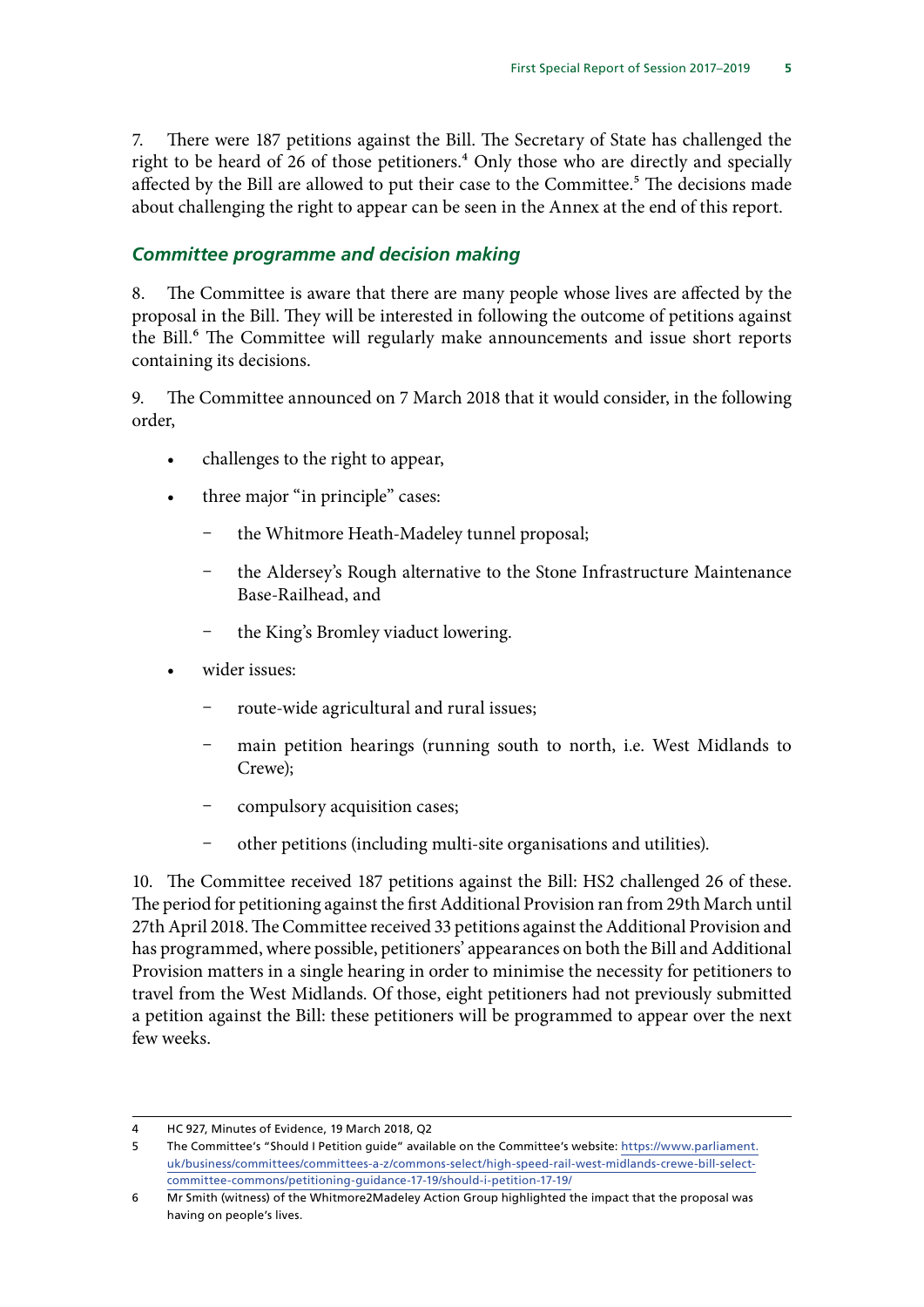11. We are grateful to our colleagues from the HS2 Phase 1 Committee who advised us so that we have been able to incorporate some lessons learned from Phase 1 into our approach to Phase 2a.

12. The Committee's hearings began with the opening statement by HS2 (the Promoter) setting out the case for the scheme. Members of the Committee visited the proposed route. The Committee then received a series of informal briefing sessions about the control of environmental impacts, ecology, tunnels, traffic, compensation and noise.<sup>7</sup> Copies of the presentations given to the Committee were published online in advance of these sessions.<sup>8</sup>

13. To complement the informal briefings and to ensure the Committee understood the areas, the Committee also met Members of Parliament. This gave us valuable background information on the constituencies affected. We met Sir William Cash MP, Antoinette Sandbach MP, Laura Smith MP, Jack Brereton MP, Michael Fabricant MP, and Rt Hon Owen Paterson MP.

14. Ms Sandbach, Mr Brereton, Sir William Cash, and Mr Jeremy Lefroy formally petitioned the Committee<sup>9</sup> and we are grateful to HS2 for not challenging their right as Members to do so.

15. Following the hearings on the right to petition, the Committee heard the following petitioners in relation to the Whitmore–Madeley Heath tunnel: Staffordshire County Council,<sup>10</sup> Lichfield District Council,<sup>11</sup> Newcastle-under-Lyme Borough Council;<sup>12</sup> Sir William Cash MP;<sup>13</sup> Whitmore Parish Council;<sup>14</sup> Madeley Parish Council;<sup>15</sup> Graham Hutton;<sup>16</sup> and the Woodland Trust.<sup>17</sup> We would like to thank everyone for their attendance and for participating in the process.

- 8 [https://www.parliament.uk/business/committees/committees-a-z/commons-select/high-speed-rail-west](https://www.parliament.uk/business/committees/committees-a-z/commons-select/high-speed-rail-west-midlands-crewe-bill-select-committee-commons/)[midlands-crewe-bill-select-committee-commons/](https://www.parliament.uk/business/committees/committees-a-z/commons-select/high-speed-rail-west-midlands-crewe-bill-select-committee-commons/)
- 9 HC 927, Minutes of Evidence 23rd April, 15th May and 4th June 2018

- 11 Petition No.108
- 12 Petition No.141
- 13 Petition No.187
- 14 Petition No.90
- 15 Petition No.104
- 16 On behalf of Joanna Hutton and 238 others; Petition No.44
- 17 Petition No.99

<sup>7</sup> The transcripts of these sessions can be viewed on the Committee's website: [https://www.parliament.uk/](https://www.parliament.uk/business/committees/committees-a-z/commons-select/high-speed-rail-west-midlands-crewe-bill-select-committee-commons/) [business/committees/committees-a-z/commons-select/high-speed-rail-west-midlands-crewe-bill-select](https://www.parliament.uk/business/committees/committees-a-z/commons-select/high-speed-rail-west-midlands-crewe-bill-select-committee-commons/)[committee-commons/](https://www.parliament.uk/business/committees/committees-a-z/commons-select/high-speed-rail-west-midlands-crewe-bill-select-committee-commons/)

<sup>10</sup> Petition No.130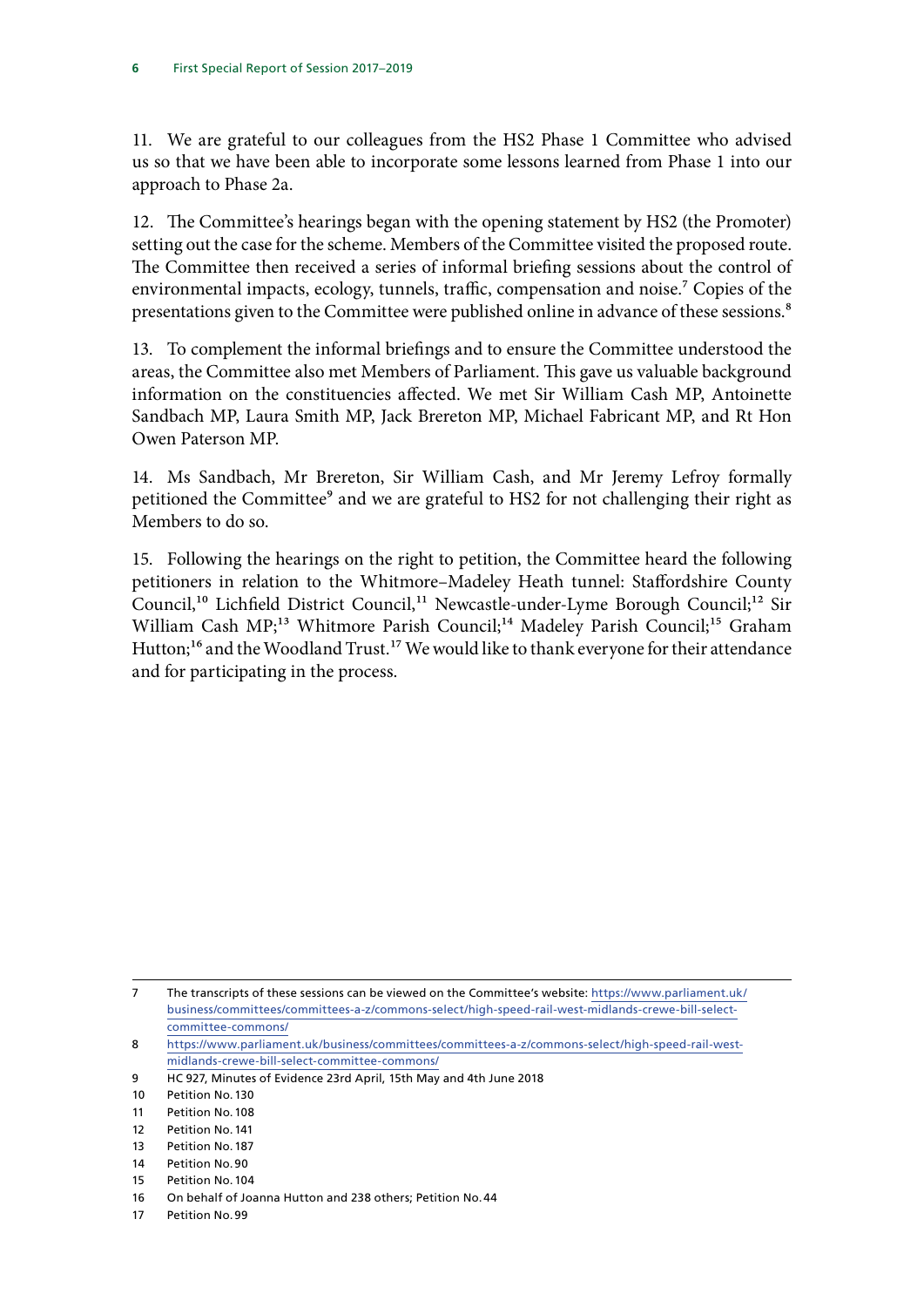### <span id="page-8-0"></span>Decisions of the Committee

#### **Decision: tunnel options—Whitmore to Madeley Heath**

16. The Committee has considered all the arguments carefully and recognises that the proposals under consideration will have a direct and substantial effect on those living alongside the proposed route. The announcement of this decision is being made in the interest of transparency as the Committee takes very seriously the need to maintain public confidence in the fairness of the hybrid bill process.

17. The Committee has made several 'in principle' decisions to enable it to focus on consequential issues of the scheme and the mitigations that can be made to support those affected. We bear in mind not only whether the proposed mitigation would reduce the impact on the petitioners but also whether the costs imposed on HS2 to achieve that mitigation would be necessary and proportionate.

18. The Committee has made an "in principle" decision to reject petitioners' preferences to put the whole Whitmore to Madeley Heath section in tunnel (the single tunnel) but reserves the right to review this decision later if any representations made by petitioners (from whom the Committee has not yet heard) indicate any further relevant information. This report reflects decisions made on the preliminary weeks of petitioning.

19. The proposal for the single tunnel is a costly option and the Committee would like to see an undertaking from HS2 to direct its resources instead toward improvements for the local and wider community.

20. Following the request from the Committee to look at the potential for lowering the River Lea viaduct HS2 undertook further work on the scheme. HS2 has found a solution for lowering the height of the viaduct through extending the southern portal and thus lowering the entry point of the tunnel. With this additional work a better and less costly engineering solution has been found for crossing the West Coast Main Line. This will save £12.8m compared with the Bill scheme. The Committee had suggested exploring this option on 27th March and we welcome this proposal and are pleased that HS2 has listened to us.

#### **Decision: the Stone Infrastructure Maintenance Base-Railhead/ Aldersey's Rough alternative**

21. We were impressed by the detailed research conducted by the petitioners who proposed siting the railhead at Aldersey's Rough.18 Aldersey's Rough is located close to Stone, and is a rural non-residential area. However, the amount of additional work that the proposal would require in order to make it a viable solution would be too costly and too disruptive and the Committee was not convinced as to its proposed merits.

<sup>18</sup> The petitioners argued that to move the base to Aldersey's Rough, a rural piece of land located beside Madeley Heath, would be less disruptive to the residents of Stone compared with the proposed scheme to locate the base at Stone. The proposal involved the repair and re-use of the section of the disused Newcastle-under-Lyme to Market Drayton railway from the junction with the West Coast Main Line to the junction with the proposed maintenance base.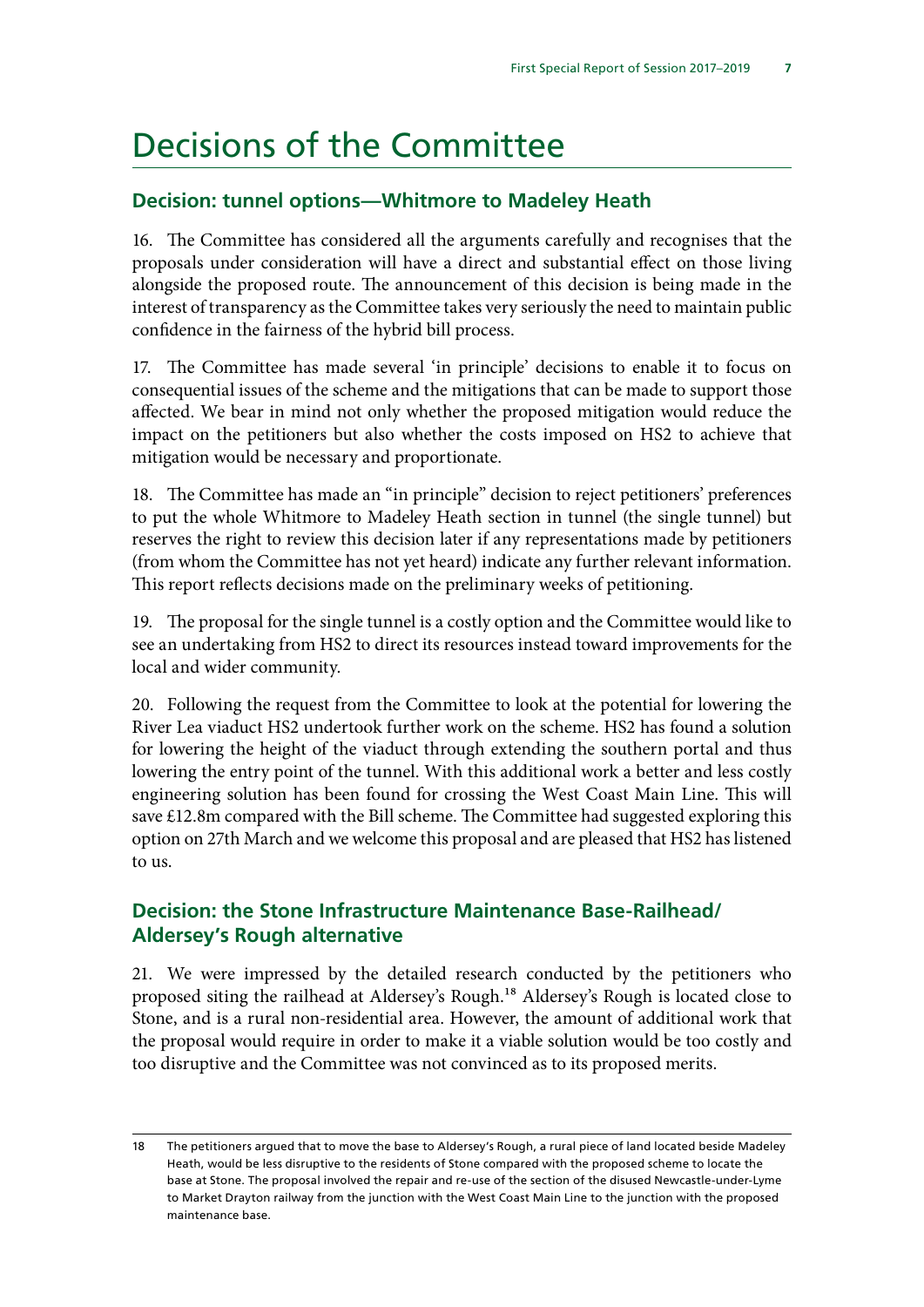#### <span id="page-9-0"></span>**Assurance**

22. We welcome the assurance given by HS2 to Sir William Cash MP that HS2 will seek to alleviate the impacts of the railway during both the construction and operation and will consider carefully whether there are things that the 'nominated undertaker' is able to change which are not already within the scheme in order to improve performance.<sup>19</sup>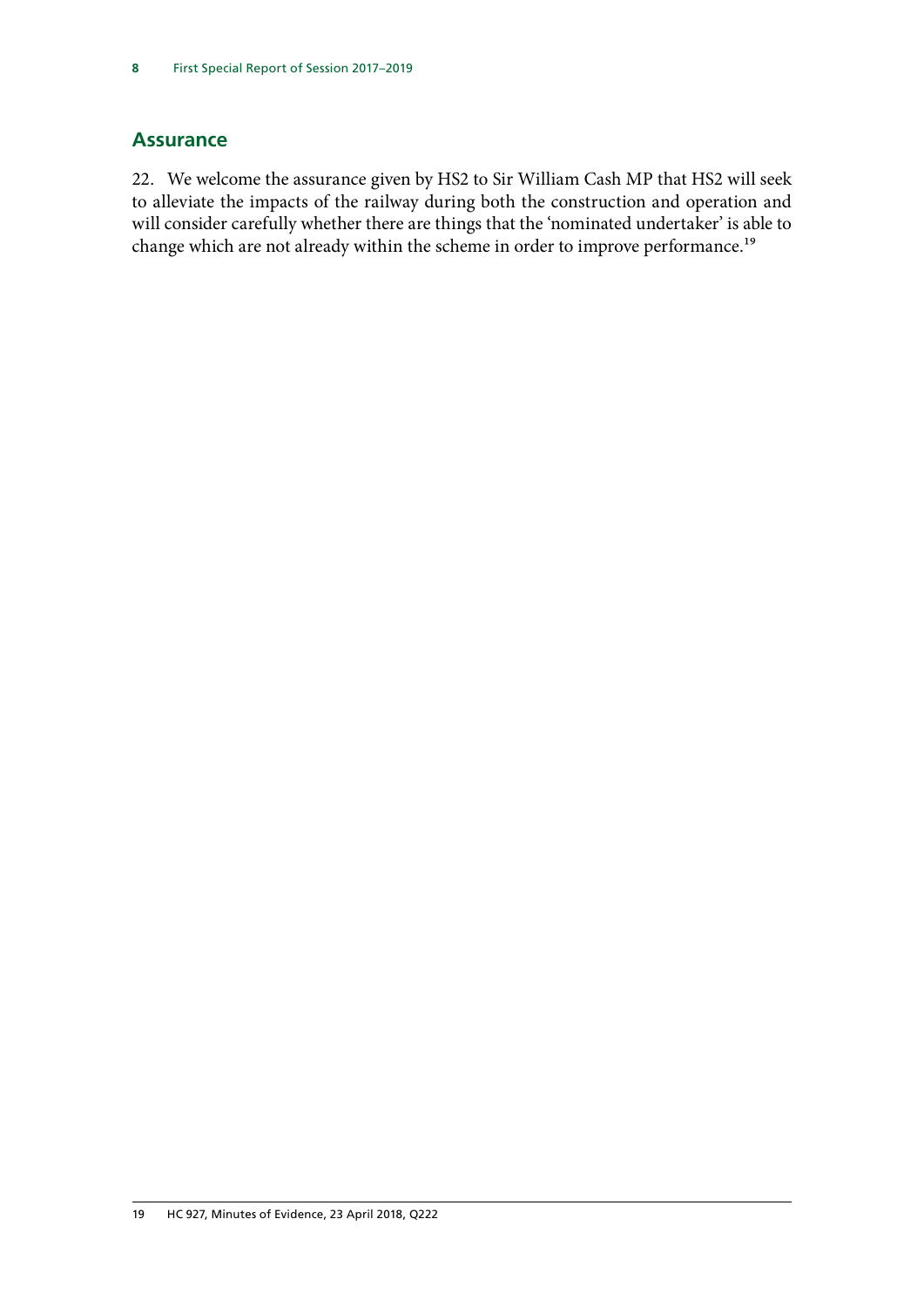### <span id="page-10-0"></span>Costs

23. The Committee heard about the relative costs associated with this project and was keen to understand how the proposed costings had been reached. HS2 gave us an illustrated cost breakdown for the two schemes as follows:

- i) Proposed Bill Scheme: £461 million
- ii) Single Tunnel: £608 million.

[Difference: £176m]

Following the Committee's suggestion for a revision:

iii) Costs for a modified Proposed Bill Scheme, with the lowering of the viaduct and an extension of the southern portal: £448.2 million.

[Difference:  $£176m + £12.8m = £188.8m$ ]

24. We understand that the costs are indicative and in line with HM Treasury guidelines but we welcomed the further note from HS2 clarifying the approach to optimism bias in line with these guidelines. This is published on the Committee's website.<sup>20</sup> We were unconvinced by the methodology used for the optimism bias.

25. Staffordshire County Council, Lichfield District Council and Newcastle-under-Lyme Borough Council highlighted that HS2 had been unable to identify the earthwork costs for the Madeley to Whitmore Heath section, using instead a pro-rata figure which had been arrived at using a financial model based upon the whole line.<sup>21</sup> Using the pro-rata figure and the alternative method of tunnelling they argued that the differential between the Proposed Bill scheme and the Single Tunnel scheme was £60m and not £176m as HS2 claimed.<sup>22</sup> Taking into account the Petitioners' costings, the tunnel would still be the more costly option. The evidence from HS2 was that the difficulty of passing under the River Lea, and the danger of water ingress, rendered the alternative tunnelling method unsafe. Even with the much lower cost differential claimed by the petitioners, the Committee felt, on balance, that the single tunnel was not the best option.

26. We were disappointed not to have had greater granularity of information about costings and throughout the process we will be looking to HS2 for better and more detailed financial information in order to assist the Committee in its decision-making. We look forward to seeing HS2 firm up its costings and plans for both the proposed scheme and the proposed scheme with the lowering of the viaduct and extension of the southern portal. We wish this information to be made publicly available. It will inform our decisions and give assurance to the committee in the House of Lords in due course. Included in such costings should be a significant additional sum of money allocated to traffic improvements for the areas affected by both options. We found the proposals for traffic management and routes inadequate and believe further work is needed from HS2 on impact and mitigation including multi-junction analysis of the totality of traffic flows.

<sup>20</sup> Published on the Parliamentary website at [https://www.parliament.uk/documents/Whitmore%20Madeley%20](https://www.parliament.uk/documents/Whitmore%20Madeley%20Tunnel%20Contingency%20Allocation%20180418.pdf) [Tunnel%20Contingency%20Allocation%20180418.pdf](https://www.parliament.uk/documents/Whitmore%20Madeley%20Tunnel%20Contingency%20Allocation%20180418.pdf)

<sup>21</sup> HC 927, Minutes of Evidence, 24 April 2018 (afternoon) Q193

<sup>22</sup> HC 927, Minutes of Evidence 24 April 2018 (afternoon) Q192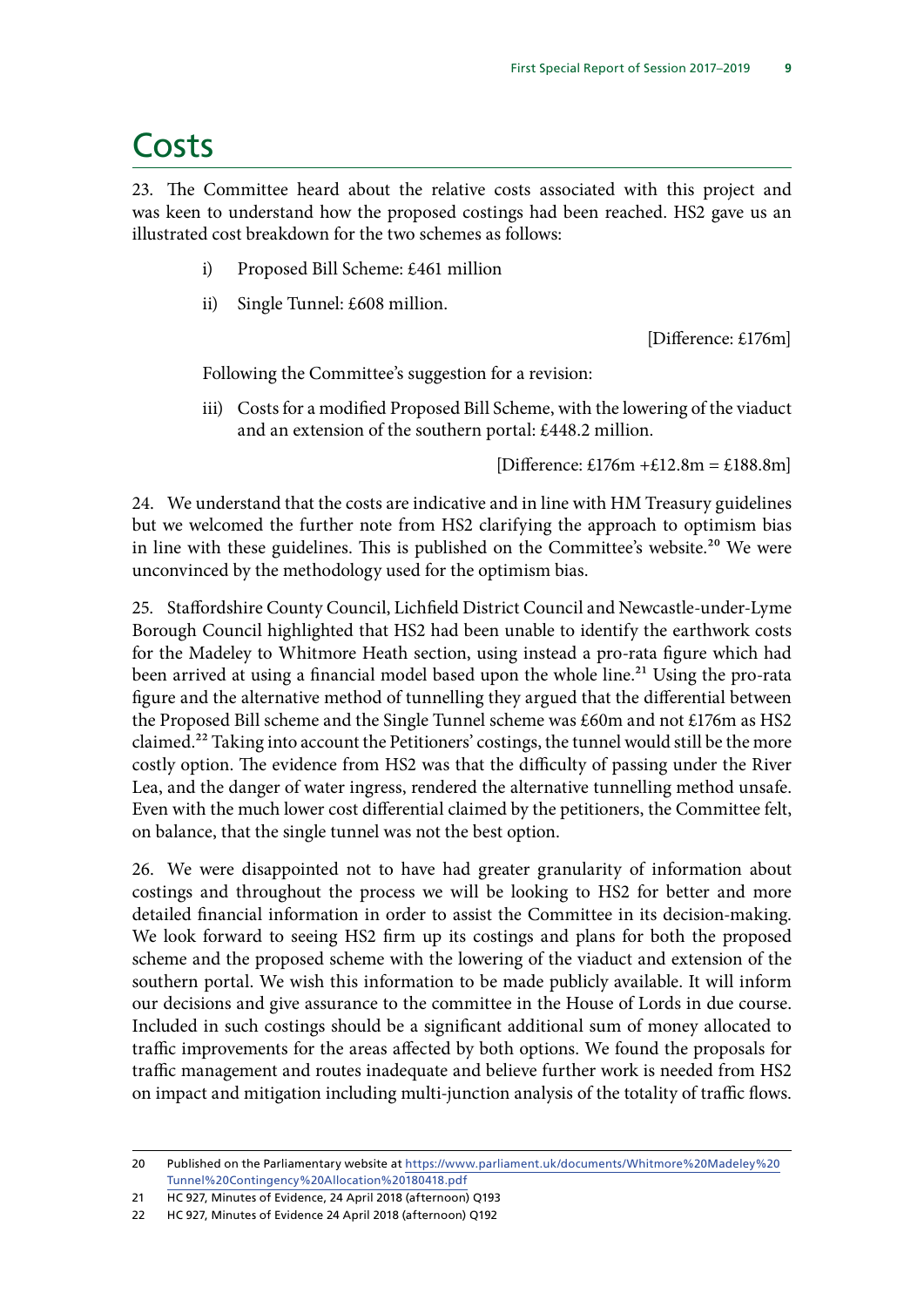# <span id="page-11-0"></span>Whitmore Heath and Madeley tunnels

#### **Proposals for the tunnels and viaduct**

27. HS2 told us that there were two proposals for the Whitmore Heath to Madeley section of the railway:

- two short tunnels,<sup>23</sup> and
- one long tunnel (the single tunnel). $24$

28. The proposal announced by the Secretary of State in November 2015 and taken forward into the "Proposed Scheme" was for two, twin-bored tunnels (each less than 0.6 miles (1km) long at Whitmore Heath and Madeley)<sup>25</sup> a cut and cover section of Whitmore tunnel, pumping stations, the construction of four tunnel portals and a section of retained cut. This includes the construction of a viaduct across the West Coast Main Line.<sup>26</sup>

29. In the Second Reading debate on 30 January 2018 Sir William Cash MP (Stone) requested that the Secretary of State explore the possibility of one long tunnel (or single tunnel) rather than the two short tunnels of the Bill Scheme. The Secretary of State commissioned a report to explore and compare the options: "The Whitmore Heath to Madeley Tunnel Report" was published on 15th March 2018.

30. Following a familiarisation visit to the area the Committee questioned the height of the viaduct over the River Lea.<sup>27</sup> We noticed this was raised as a concern in some of the written petitions. HS2 was asked to review its plans. The result has been a proposal by HS2 for an adaption to the two short tunnels' option by extending the tunnel at the southern portal thus enabling a lowering of the viaduct.<sup>28</sup> We are pleased that there is now a proposal for a reduction in height of the viaduct.

31. In the tunnel report HS2 had recognised that the original two tunnel proposal would have an impact on the local landscape and character.<sup>29</sup> Mitigations were proposed which included new planting and habitat creation.

32. The single tunnel option would be a 4 mile (6.4km) long twin-bored tunnel with porous portals.30 This would contain two shafts which would pass below the River Lea near to the point at which that river passes below the West Coast Main Line.<sup>31</sup> If the single tunnel option was chosen as opposed to a viaduct over the West Coast Main Line, it would be possible to lower the profile of the tunnel to the south. This would enable the location

<sup>23</sup> HS2 Whitmore Heath to Madeley Tunnel Report, 15 March 2018, para 1.1.2

<sup>24</sup> HS2 Whitmore Heath to Madeley Tunnel Report, 15 March 2018, para 1.1.2

<sup>25</sup> HS2 Whitmore Heath to Madeley Tunnel Report, 15 March 2018, para 5.1.1

<sup>26</sup> HS2 Whitmore Heath to Madeley Tunnel Report, 15 March 2018 para 1.1.2

<sup>27</sup> HC 927, Minutes of Evidence 27 March, 2018 Qq 304–318

<sup>28</sup> Requested by Committee on 27 March 2018

<sup>29</sup> HS2 Whitmore Heath to Madeley Tunnel Report, para 1.2.4

<sup>30</sup> Porous portals are tapered entrances to the tunnels which allow for air pressure to escape thus reducing the level of noise as the train passes through. The entrance tunnel is larger, with holes in it allowing pressure to escape, so to reduce pressure when the train leaves the exit tunnel thus reducing the sound levels. HC 927, Minutes of Evidence, 27 March 2018 (afternoon) Q73

<sup>31</sup> Whitmore Heath to Madeley Tunnel Report, para 1.3.1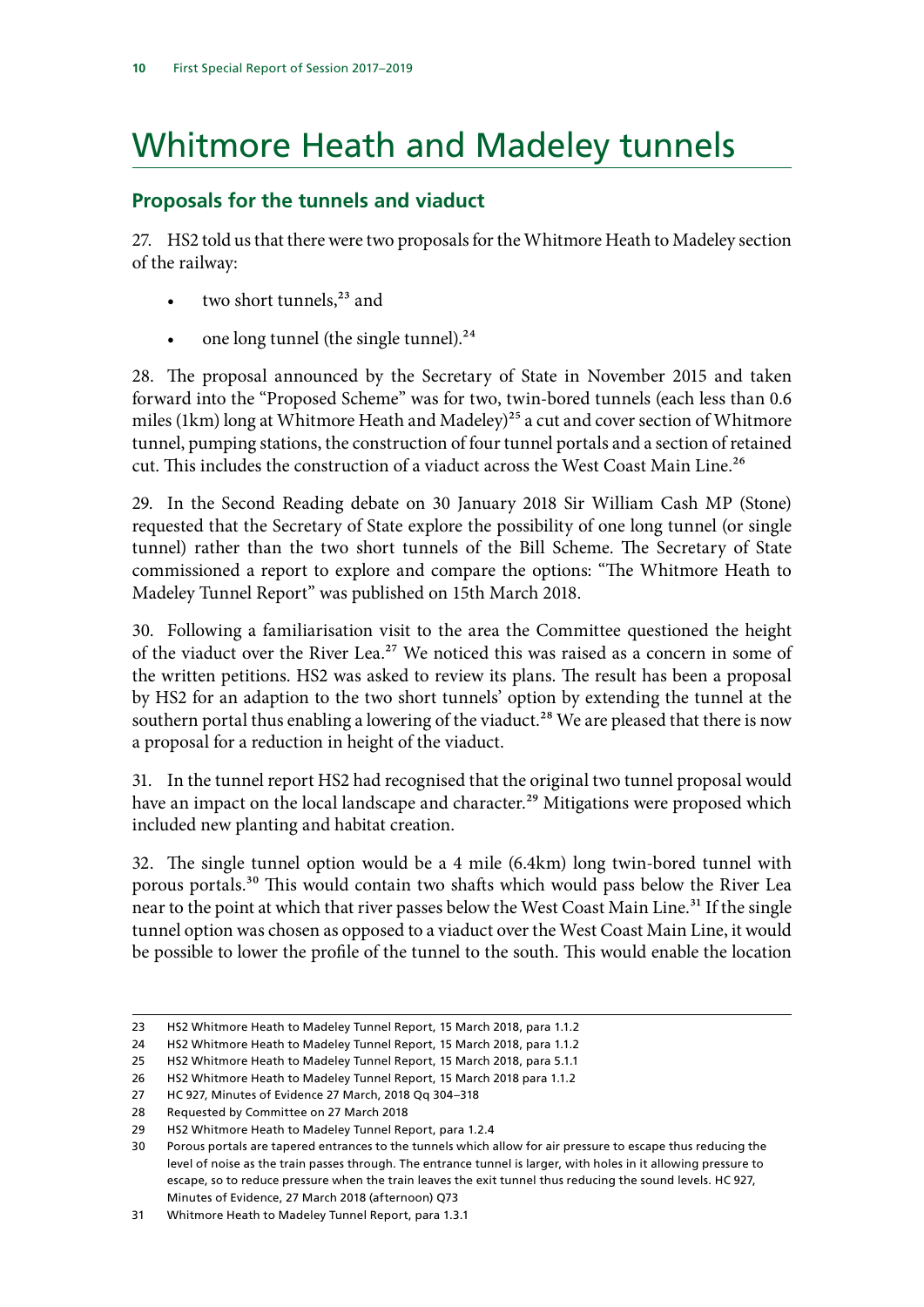<span id="page-12-0"></span>of the southern porous portal to be moved to the south of the A53 and there would be no need to construct the A53<sup>32</sup> overbridge which had been required under the original two tunnel scheme.

33. The single tunnel option had been estimated by HS2 to add an additional net £176m to the overall cost of this section of the route.<sup>33</sup> With HS2's proposed adaptation to the original scheme, lowering the viaduct and extending the southern tunnel, the cost of the two-tunnel scheme would be reduced by £12.8m, resulting in an additional net cost of the single-tunnel option of £188.8m.

#### **Petitions**

#### *Staffordshire County Council, Lichfield District Council and Newcastleunder-Lyme Borough Council (Petition Nos.130, 108, 141)*

34. We understand that the Councils had been speaking to HS2 about the potential lowering of the Kings Bromley viaduct, and HS2 had "provided a revised assurance last week [week commencing 16th April] and there have been significant further discussions and HS2 have today, [23rd April 2018] ... agreed to further revisions."<sup>34</sup> HS2 has agreed to the inclusion of "a good faith provision in the draft assurance",<sup>35</sup> and a provision relating to engagement.36 Staffordshire County Council and Lichfield District Council were content with the assurance. We welcome this approach.

35. Those supporting the proposal for the single tunnel<sup>37</sup> challenged HS2's claims that additional costs for the single tunnel would be excessive: arguing that costs should be balanced against the harm to the local area which included the loss of six hectares<sup>38</sup> of ancient woodland<sup>39</sup> ('a harm' which national planning policy contains a strong presumption against).<sup>40</sup> They accepted that both schemes would result in a visual impact,<sup>41</sup> and an impact on local communities,<sup>42</sup> additional congestion on highways, likely road closures, construction traffic and noise. Furthermore, concern was expressed about the "heritage impact, the noise impact and the loss of some prime agricultural land through the construction on the land itself."<sup>43</sup>

36. Mr Miller, Head of Environment and Planning, HS2, said that these matters had been taken into consideration when undertaking preparatory work on the design of the railway. That the line would be sited in a cutting mitigated the impact on residents at Madeley Park Wood, which was a concern of the local council.

<sup>32</sup> HS2 Whitmore Heath to Madeley Tunnel Report, para 1.3.2

<sup>33</sup> HS2 Whitmore Heath to Madeley Tunnel Report, page 93

<sup>34</sup> HC 927 Minutes of Evidence, 23 April 2018 (afternoon) Q10

<sup>35</sup> HC 927, Minutes of Evidence, 23 April 2018 (afternoon) Q10

<sup>36</sup> HC 927, Minutes of Evidence, 23 April 2018 (afternoon) Q10

<sup>37</sup> HC 927 Minutes of Evidence, 23 April 2018, (afternoon) Q13

<sup>38</sup> 0.6 square km

<sup>39</sup> The third proposal for the southern portal reduces this loss to 6.2 hectares, and the single tunnel option to 6.2 hectares, Q70

<sup>40</sup> HC 927 Minutes of Evidence, 23 April 2018 (afternoon) Q15

<sup>41</sup> HC 927 Minutes of Evidence, 23 April 2018 (afternoon) Q31

<sup>42</sup> HC 927 Minutes of Evidence, 23 April 2018 (afternoon) Q75

<sup>43</sup> HC 927 Minutes of Evidence, 23 April 2018 (afternoon) Q31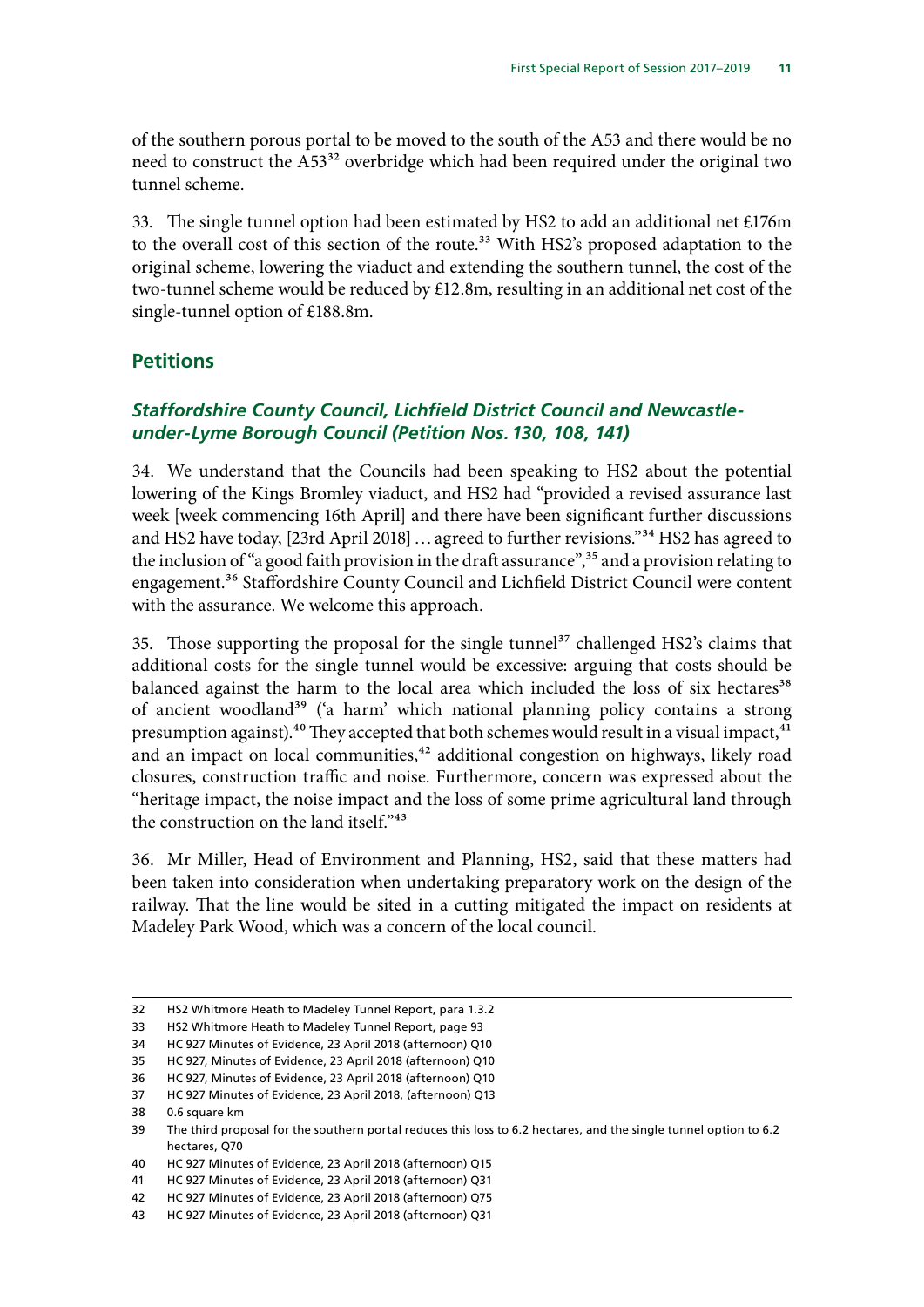37. The petitioners also challenged the costs which would be incurred in the single tunnel scheme, arguing that they would be far smaller than had been identified by HS2.<sup>44</sup> HS2's costs had been based on a tunnel-boring technology, which had been chosen as most suitable for work in that geological area, at an assumed cost of £15m per machine.<sup>45</sup> The petitioner's witness, Mr Hindle, raised the risk posed by the Madeley glacial channel. He challenged HS2's choice of equipment, suggesting that savings could be made by using the cheaper alternative open shield boring technology.<sup>46</sup> HS2 said that to use this type of equipment increased the risk to the project because of the level of the water table.<sup>47</sup> Mr Smart, Chief Engineer HS2, defended HS2's choice of machine, saying that at least three faults show on geological maps, indicating fractures in the rock, which could allow water to migrate into the tunnelling area: the tunnel boring machines chosen by HS2, Closed Face Earth Pressure Balance Machines,<sup>48</sup> could tunnel in "closed" mode, reducing the risk of earth settlement and water migration. The machines would operate on 24 hours' continuous working schedules in order to minimise settlement, not allowing time for the ground to fully relax: these machines controlled settlement of the surrounding area and disturbed earth carefully.<sup>49</sup> To use a mechanised open-face shield machine increased the risk of settlement.50 Mr Smart said that controlling earth settlement was crucial when tunnelling underneath the West Coast Main Line. Additional funding<sup>51</sup> for the tunnel boring machines had been budgeted for because of the known geology and the requirement to "depump" or remove water in that area.<sup>52</sup> HS2 said that it did not understand the petitioner's claims that  $£10m$  could be saved by an open face tunnelling method<sup>53</sup> and the Chief Engineer said that he "would rather spend an extra £10m or so on dealing with [it] appropriately with the correct tunnel boring machine" than trying to deal with removing water at a local level which he believed would cost more and have detrimental effects.<sup>54</sup>

38. Staffordshire County Council argued that there could be a better design between Madeley and Whitmore.<sup>55</sup> For the single tunnel option, the disused Newcastle-under-Lyme to Market Drayton railway line could be used to feed a construction base. They said that this was perfectly positioned geographically at the centre of the tunnel.

39. The petitioners raised concerns about management of soil and earthworks. HS2's earthworks approach considers use of re-excavated earth to ensure that the distances earth is moved is kept to a minimum.<sup>56</sup>

<sup>44</sup> Mechanised open-face shield machines can be manufactured in the UK and cost approximately £5m per machine. The petitioners claimed that by using open-face shield machines the proposed scheme figures would be reduced by over £10m. Minutes of Evidence, 24 April 2018 (evening) Q160

<sup>45</sup> HC 927, Minutes of Evidence, 23 April 2018, Q 140. Mr Smart, Chief Engineer, HS2 said that it was not possible to give precise figures for tunnel boring machines until speaking to the manufacturers about specific requirements. Minutes of Evidence, 24 April, Q151

<sup>46</sup> HC 927, Minutes of Evidence, 23 April 2018 (evening) Q160

<sup>47</sup> HC 927, Minutes of Evidence, 24 April 2018 (evening) Q166

<sup>48</sup> Cost £15 to £25 million per machine.

<sup>49</sup> P6(16)

<sup>50</sup> HC 927, Minutes of Evidence, 23 April 2018, Q21

<sup>51</sup> HC 927, Minutes of Evidence, 23 April 2018 Q24, EBRM tunnel boring machines typically cost £15-£25 million each (Qq146–147)

<sup>52</sup> HC 927, Minutes of Evidence 23 April 2018, Q23

<sup>53</sup> HC 927, Minutes of Evidence 23 April 2018, Q54

<sup>54</sup> HC 927, Minutes of Evidence, 23 April 2018, Q24

<sup>55</sup> HC 927, Minutes of Evidence, 23 April 2018, Q56

<sup>56</sup> Costings are done using a "mass haul" calculation which is a mathematical methodology for calculating movement of soil and earthworks.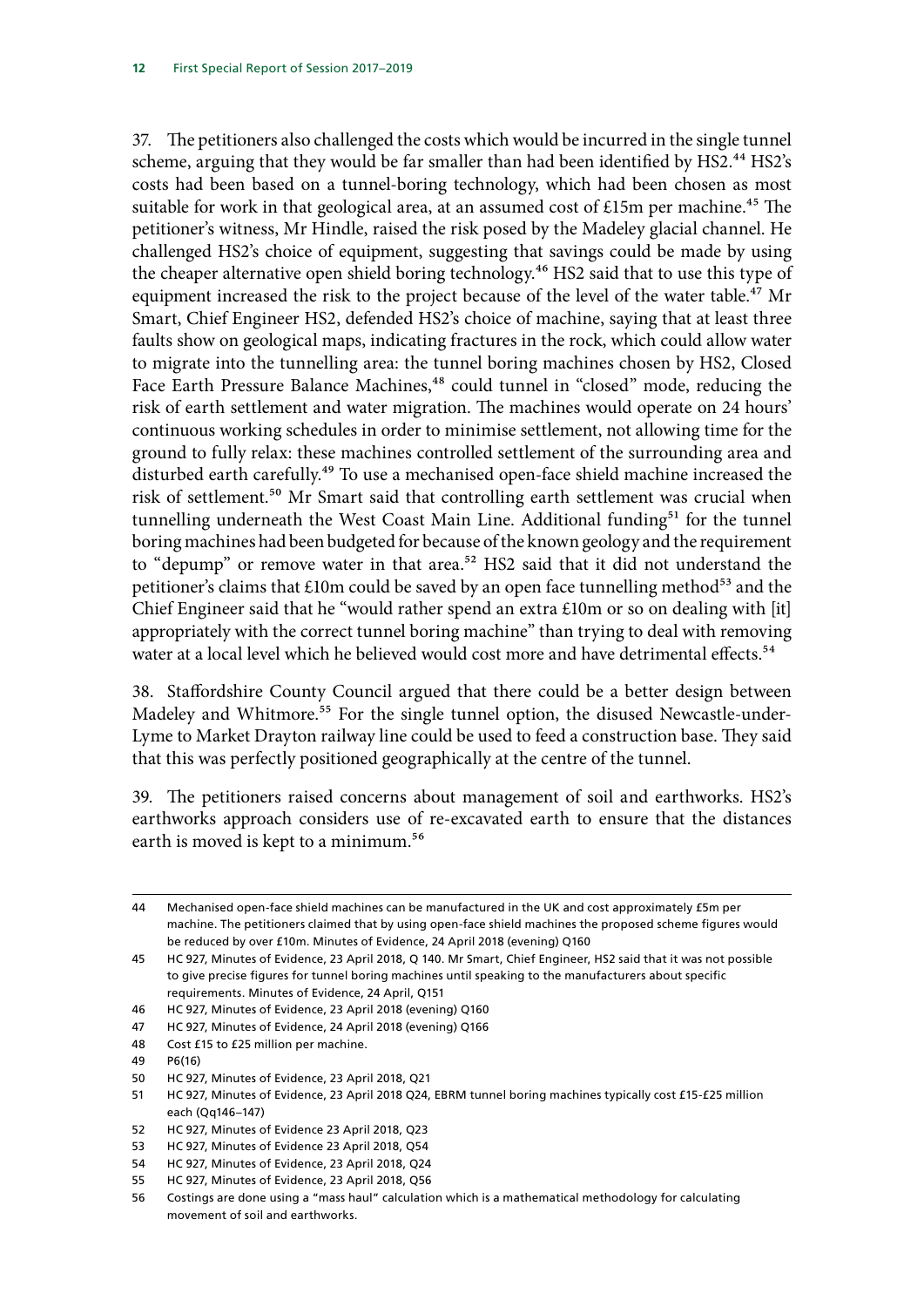<span id="page-14-0"></span>40. Further concerns were raised about the impact of construction traffic on the rural road network in their areas, as many roads were C-class classification or unclassified.<sup>57</sup> This matter was also raised by subsequent petitioners.

#### *Sir William Cash MP (Stone) (No.187)*

41. Sir William said that the project was causing anxiety to his constituents and asked the Committee to be robust in its approach.<sup>58</sup> He queried the degree of consultation undertaken and raised concern about the total cost of the scheme.<sup>59</sup> His preference was for the longer tunnel option and he supported the plan in the original scheme to house the maintenance depot at Crewe rather than Stone.<sup>60</sup>

#### *Whitmore Parish Council (No.90) and Madeley Parish Council (No.104)*

42. Whitmore is a small parish, of about 20 square miles (52 km sq) on the borders of Newcastle-under-Lyme and Staffordshire with a population of about 1,050.<sup>61</sup> People living in Whitmore use facilities offered by Madeley, travelling between the parishes using Manor Road.<sup>62</sup> Whitmore is mainly a green belt area and has some listed buildings, such as the Grade 1 listed Whitmore Hall.<sup>63</sup> The Parish is bisected by the A53 and the West Coast Main Line.<sup>64</sup> The roads in the Parish are generally sunken and have a low visual presence<sup>65</sup> and are narrow country lanes connecting to the A roads.<sup>66</sup> Concern was expressed that these roads will be used by construction traffic for a period of several years as Manor Road had been designated an official construction vehicle route under the Bill scheme and this would impact on the lives of the villagers.<sup>67</sup>

43. Madeley is a predominately rural area in Newcastle-under-Lyme with a population of 4,200.<sup>68</sup> It is crossed by the M6 motorway and the West Coast Main Line. Madeley has a secondary school, two primary schools, a doctors' surgery, a pharmacy, a dentist and local shops<sup>69</sup> as well as many listed buildings.<sup>70</sup> There is little employment in the local area and those working generally commute to other areas.

44. Increased traffic volumes during the construction phase were raised by both Parish Councils and their witness. For example, in Whitmore, the Parish Councils referred to the traffic survey in the Environmental Statement<sup>71</sup> and observed that that A5182 Trentham Road, close to A53 and Junction 15, is currently a "pinch-point" at busy times with traffic backlogs. The planned increase in traffic levels according to HS2 baseline study, between

71 Exhibit 94(5)

<sup>57</sup> HC 927, Minutes of Evidence, 24 April 2018 (afternoon) Q77

<sup>58</sup> HC 927, Minutes of Evidence, 24 April 2018 (evening) Q211

<sup>59</sup> HC 927, Minutes of Evidence, 24 April 2018 (evening) Q207

<sup>60</sup> HC 927, Minutes of Evidence, 24 April 2018 (evening) Q236

<sup>61</sup> HC 927, Minutes of Evidence, 24 April (afternoon) Q9

<sup>62</sup> HC 927, Minutes of Evidence, 24 April (afternoon) Q27

<sup>63</sup> HC 927, Minutes of Evidence, 24 April (afternoon) Q10 & Q16

<sup>64</sup> HC 927, Minutes of Evidence, 24 April (afternoon) Q11

<sup>65</sup> HC 927, Minutes of Evidence, 24 April (afternoon) Q22

<sup>66</sup> HC 927, Minutes of Evidence 24 April (afternoon) Q35

<sup>67</sup> HC 927, Minutes of Evidence 24 April (morning) Q30

<sup>68</sup> HC 927, Minutes of Evidence 24 April (morning) Q134

<sup>69</sup> HC 927, Minutes of Evidence 24 April (morning) Q135

<sup>70</sup> HC 927, Minutes of Evidence 24 April (morning) Q136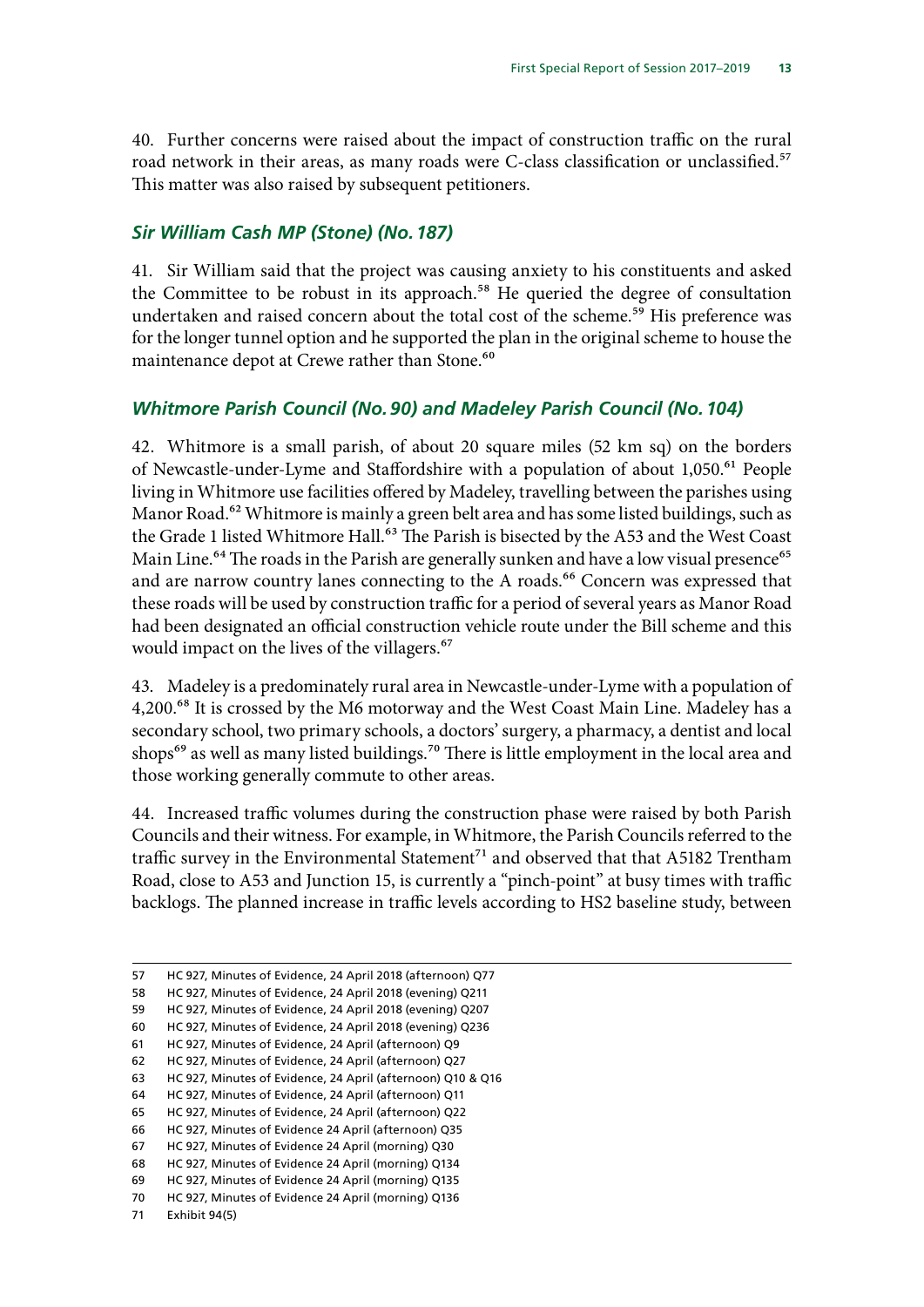the peak hours of 17.00 and 18.00, would increase the traffic figures from 577 two way traffic vehicles to 1,800 once HS2 construction becomes operational. The petitioners warned that there would be traffic jams.<sup>72</sup>

45. HS2 confirmed that there would be an increase in traffic but the peak and busy period had been estimated to be 10 months;<sup>73</sup> the A525 Bar Hill Road would also be affected for the same amount of time.<sup>74</sup> We understand the residents' concern and agree that the cumulative effect, on a day-to-day basis will lead to frustration.

46. Madeley Parish Council told us that in the area of Bar Hill, the railway's Manor Road overbridge was planned to be one kilometre long and 30 metres high. The Parish Council said that 107 residents of Bar Hill would be affected during the construction phase;<sup>75</sup> and it was unhappy that the planned overbridge was located beside the cemetery.<sup>76</sup> Increased traffic would affect the Madeley Star Football Club, a busy and popular local facility which would need to relocate should the single tunnel proposal not be adopted:<sup>77</sup> local businesses, the golf club, the cricket club and local restaurants would also be affected<sup>78</sup> as would Baa Hill Farm which we understand will petition us separately.79

47. The witness, Mr Smith, referred to problems of engagement between HS2 and the local community: many elderly residents did not have or use computers and found engaging with HS2 difficult. Uncertainty contributed to the distress felt by the community, as did the disconnect between HS2 and some residents.<sup>80</sup> This was also of great concern to the Committee.

48. Mr Smith told us that "the construction of major works such as a rail viaduct and road flyover will cause traffic chaos on the A53 and take up to an hour each day from the lives of 15,000–20,000 motorists who use it. He also said that the environmental cost to flora, fauna and the people [could] be avoided with a longer deeper tunnel".<sup>81</sup>

49. The petitioners drew attention to the height of the proposed viaduct over the River Lea, which would alter the view of the area<sup>82</sup> but as noted HS2 had been in discussion with Staffordshire County Council about this matter (as well as about measures to reduce noise impact).

<sup>72</sup> HC 927, Minutes of Evidence 24 April 2018 (morning) Q124

<sup>73</sup> Trentham Road, 706 heavy goods vehicle movements per day; A525 Bar Hill Road, 522 HGV movements per day (and the single tunnel scheme is estimated at A53, 650 HGV movement a day peak construction period would be 18 months, as this would require a greater number of materials to be imported to and exported from site) Q128

<sup>74</sup> HC 927, Minutes of Evidence, 24 April 2018 (morning) Q128

<sup>75</sup> HC 927, Minutes of Evidence, 24 April 2018 (morning) Q12

<sup>76</sup> A29(8)

<sup>77</sup> HC 927, Minutes of Evidence, 24 April 2018 (morning) Q14

<sup>78</sup> HC 927,Minutes of Evidence 24 April 2018 (morning) Q 53

<sup>79</sup> HC 927,Minutes of Evidence 24 April 2018 (morning) Q170; A29(18)

<sup>80</sup> HC 927, Minutes of Evidence, 24 April 2018 (morning) Q216. A particular example was Mr Coddington who, with both the proposed pump station and the proposed HS2 Whitmore Heath northern portal close to his house, was not sure how he would get out of his house. We understand that he has subsequently come to an agreement with HS2.

<sup>81</sup> HC 927, Minutes of Evidence, 24 April 2018 Q254

<sup>82</sup> The viaduct would be visible across the valley, and from Whitmore Wood.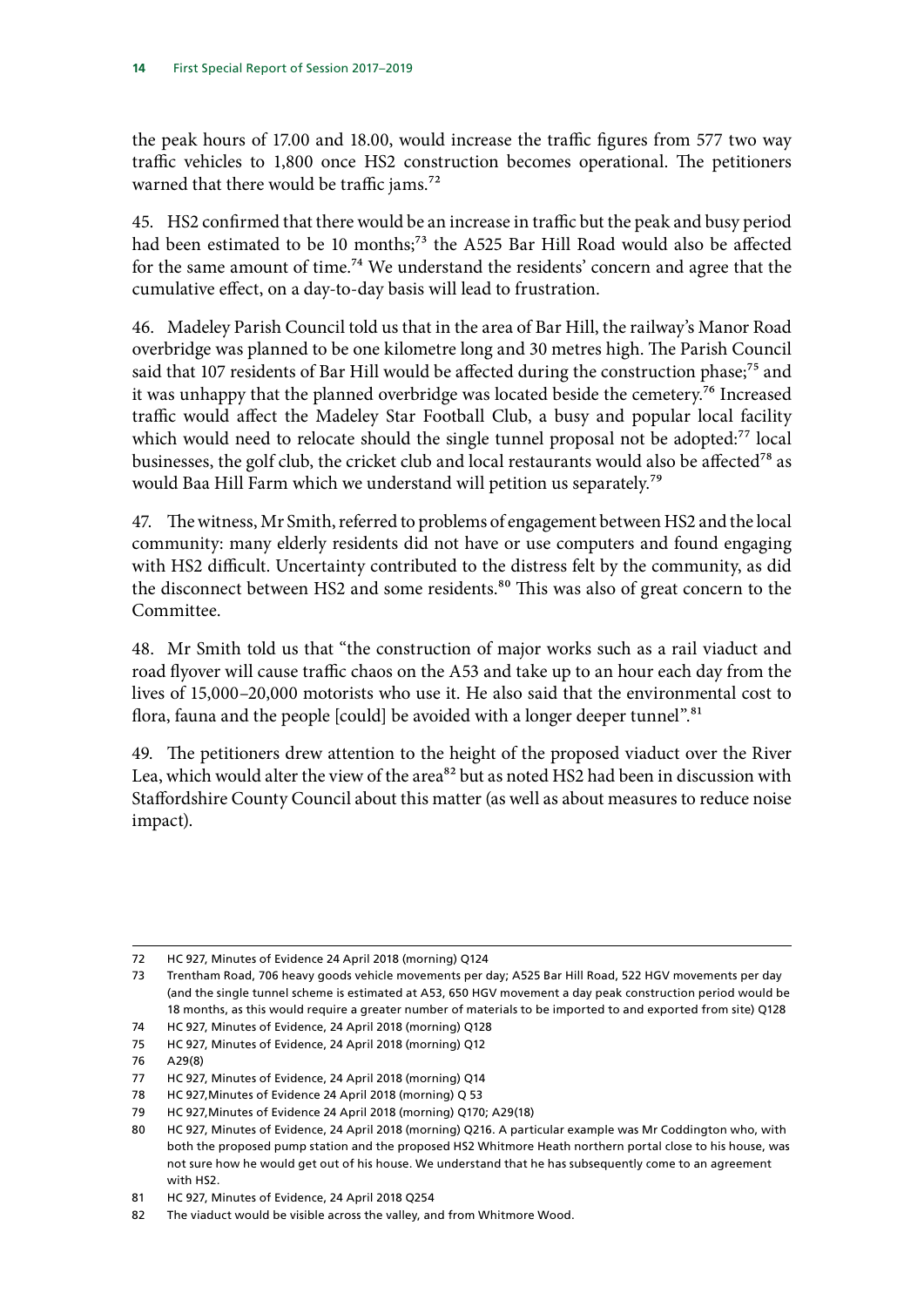<span id="page-16-0"></span>50. The Code of Construction Practice<sup>83</sup> for HS2 construction will include detailed plans for construction routes and contain the parameters for operation of HGV traffic. We understand the petitioners' concerns and ask that HS2 give an assurance that they will revisit plans for proposed routes and the road networks in these areas and improve the design to accommodate and alleviate local concerns.<sup>84</sup> Furthermore we urge HS2 to give an assurance that local Parish Councils will be consulted during the detailed design phase of the project.

#### *Joanna & Graham Hutton and 238 others (No.44)*

51. Mr Hutton petitioned on behalf of the Manor Road Community for the single tunnel option. He asked the Committee to direct HS2 to give an assurance that the southern part of Manor Road<sup>85</sup> would not be used for construction traffic, and that this be written into the nominated undertaker's contracts.<sup>86</sup> HS2 explained it would not be practical to do this as it would require entering into a contractual agreement with each individual resident on Manor Road.<sup>87</sup> Furthermore, following Royal Assent of the Bill, the Highways Authority will have Statutory powers over this road. We understand HS2's position and seek an assurance that HS2 will engage with the local community on the best way in which to manage access and speed limits for traffic.<sup>88</sup> We also ask that HS2 ensure that, as part of that engagement, an agreement is reached that contractors and sub-contractors do not use the southern part of Manor Road. Here and more widely, the Committee would like to be told how HS2 will engage with the local community, and their councils, when drawing up more detailed plans.

#### *The Woodland Trust (No.99)*

52. The Woodland Trust petitioned for the single long tunnel to protect Whitmore Wood.

53. Whitmore Wood is an ancient semi-natural woodland.<sup>89</sup> It is an area of 19 (0.19 km sq) hectares of which 6.7 (0.067 km sq) hectares of ancient woodland would be destroyed under the current scheme.<sup>90</sup> The Woodland Trust argued that HS2's proposal was not in line with Government policy on environmental issues.<sup>91</sup>

54. The Woodland Trust stated that the value of ancient woodland was not only the species of tree but also the soil and habitat beneath the trees<sup>92</sup> as well as native bluebells and 11 plant species (all identified in HS2's Environmental Survey).<sup>93</sup> Living in the woodland were native deer, breeding birds, over wintering birds, bats, amphibians and badgers. The scheme proposes the 'translocation' of soil as part of the mitigation strategy for ancient

<sup>83</sup> The Code of Construction practice outlines the how the nominated undertaker will manage the effects of construction on communities and the environment. HS2 Phase 2A Information Paper—D3: Code of Construction Practice

<sup>84</sup> HC 927, Minutes of Evidence 24 April (morning) Q37

<sup>85</sup> The northern part of the road running from the A525

<sup>86</sup> HC 927, Minutes of Evidence 24 April (morning) Q295

<sup>87</sup> HC 927, Minutes of Evidence 24 April (morning) Q294

<sup>88</sup> The petitioners had requested a reduction of the speed limit on Manor Road from 40–30 miles per hour.

<sup>89</sup> HC 927, Minutes of Evidence, 24 April 2018 (morning) Q384.

<sup>90</sup> HC 927, Minutes of Evidence, 24 April 2018 (morning) Q382

<sup>91</sup> HC 927, Minutes of Evidence, 24 April 2018 (morning) Q379

<sup>92</sup> HC 927, Minutes of Evidence, 24 April 2018 (morning) Q340

<sup>93</sup> Environmental Statement, Volume 5, BID-EC- 004-000; page 34.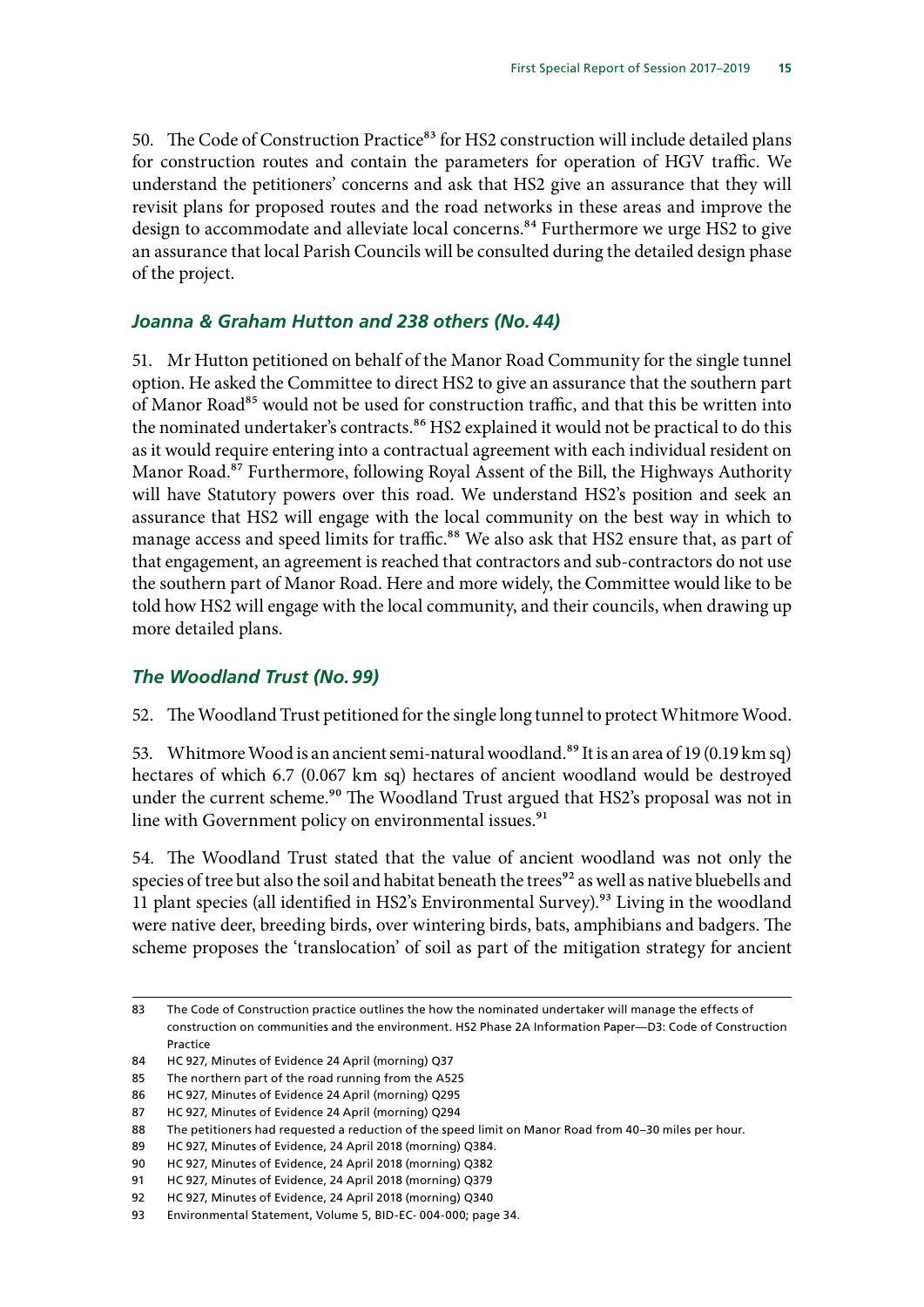woodlands affected.<sup>94</sup> The Woodland Trust's position was that ancient woodland was an irreplaceable habitat and impossible to recreate; it was a community of plants and animals and made a huge contribution to the historic heritage. The Trust said that many species were unable to tolerate disturbance.<sup>95</sup> The Trust said that translocation of ancient woodland soils is a modern technique and thus not common practice, so the effectiveness of this approach had not yet been demonstrated.<sup>96</sup> The Woodland Trust could not quantify how many species would be at risk from using this technique as there is not a sufficient body of research and evidence in this area of research.

55. The Scheme proposes translocation and planned wildlife and vegetation corridors:<sup>97</sup> this will include bat flight paths. Through translocation, the ancient woodland would lose its ancient status, which was a concern to the Trust.<sup>98</sup> Mr Miller, Environment Director of HS2, suggested that there was an area next to Whitmore Wood which might be "a good area for the soils' translocation next to the ancient woodland itself".<sup>99</sup>

56. The Woodland Trust said that on the A2/M2 link, where translocation had taken place, monitoring was being undertaken, but the Trust's resources were limited which hampered its ability to undertake this work.<sup>100</sup> The Committee would require an undertaking from HS2 to fund a longer-term ongoing research monitoring exercise on the translocation of the ancient woodland: this should include soil monitoring reports on areas associated with this project.<sup>101</sup> As the history of ancient woodland is measured in centuries rather than decades we would expect the monitoring period to take account of the long timescale. This should be an ongoing research project funded adequately to inform any future proposals for translocation of ancient woodland. This project presents a good opportunity to undertake such a study.

57. The Woodland Trust welcomed the assurance from HS2 that Noddy's Oak will be retained.<sup>102</sup> This assurance was reiterated by HS2 in assurances given to Staffordshire County Council.<sup>103</sup>

58. The Committee has to balance the cost of the tunnel compared with the cost to the environment which is always a difficult decision to make.

<sup>94</sup> HC 927, Minutes of Evidence, 24 April Qq343–4; Translocation is collecting and moving the soils from areas of ancient woodland. Ancient woodlands are highly complex ecosystems and moving the soils from areas of ancient woodland is likely to be of value as it allows some of the Woodland's seedbank, mycorrhiza, other fungi and invertebrates to be introduced to the receptor site. (p6 HS2—Ancient Woodland Strategy).

<sup>95</sup> HC 927, Minutes of Evidence, 24 April 2018 (morning) Q 340

<sup>96</sup> HC 927, Minutes of Evidence, 24 April (morning) Q342

<sup>97</sup> HC 927, Minutes of Evidence, 24 April 2018 (morning) Q413—especially for bats

<sup>98</sup> HC 927, Minutes of Evidence, 24 April 2018, (morning) Q407

<sup>99</sup> HC 927, Minutes of Evidence, 24 April, 2018, (afternoon) Q35

<sup>100</sup> The Woodland Trust employs fewer than 500 people and in 2017 had an income of around £45 million. Its *Woods Under Threat* team, is made up of five people, the budget for the trust's HS2 work is £25,000 per year excluding salaries.

<sup>101</sup> Clause 48 - Enforcement of Environmental covenants

<sup>102</sup> HC 927, Minutes of Evidence, 24 April 2018 (morning) Q317 and Q329

<sup>103</sup> HC 927, Minutes of Evidence, 8 May 2018 (morning) Q8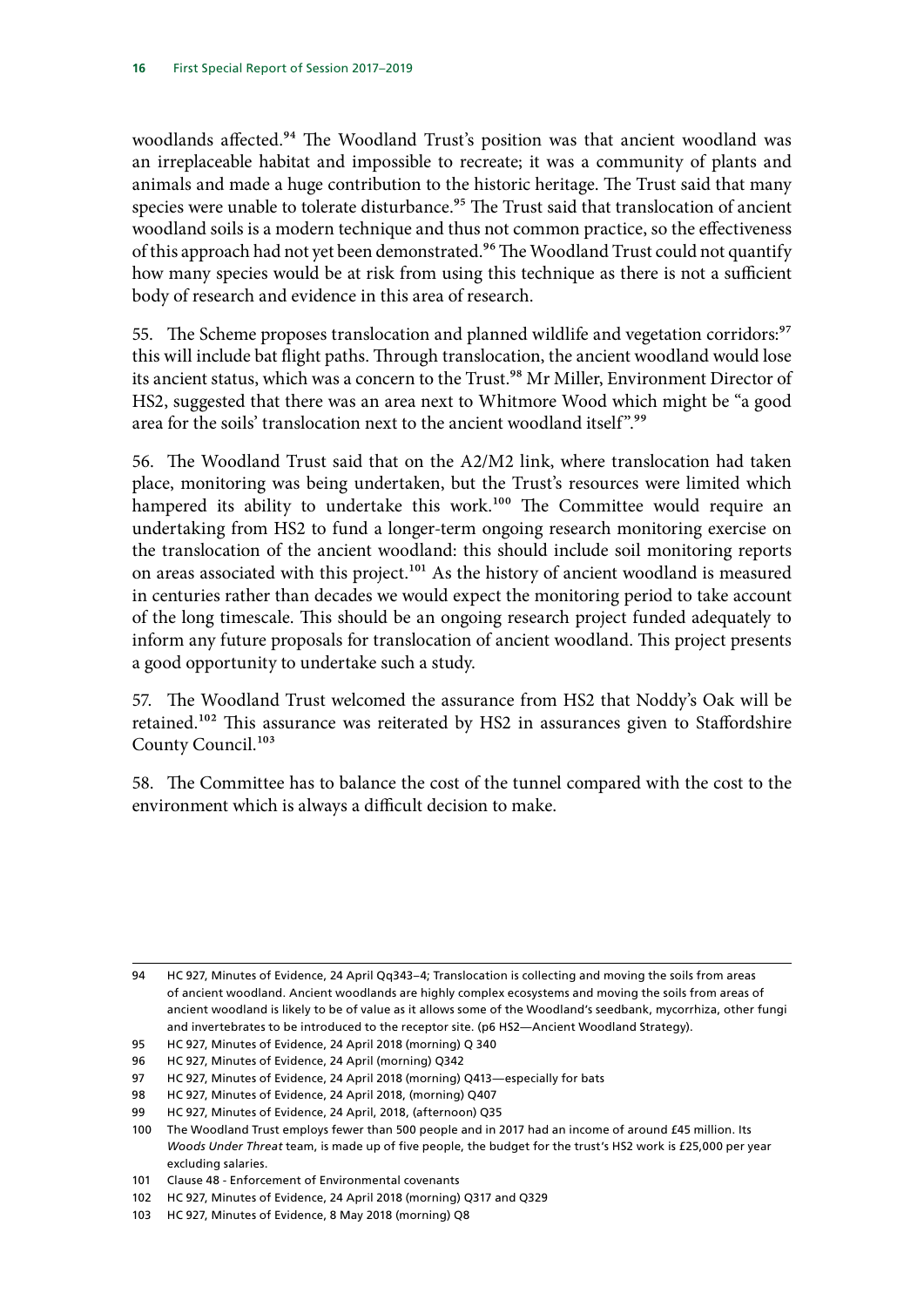### <span id="page-18-0"></span>The Stone Infrastructure Maintenance Base-Railhead /Aldersey's Rough alternative

#### **Stone Town Council and Chebsey Parish Council (No.128)**

59. The Bill scheme proposes building the Railhead (Infrastructure Maintenance Base-Railhead) at Stone and the petitioners made the case for the base to be located instead at Aldersey's Rough. The petitioners submitted a thorough assessment of the Bill scheme and provided a detailed petition explaining their alternative proposal.<sup>104</sup> They said that the proposed scheme would:

- restrict Staffordshire's ability to connect into the national rail network $105$  and as part of the Northern Constellation Partnership, Staffordshire would be disadvantaged; and
- cause unacceptable traffic problems during construction especially:
	- (1) A34 junction with Yarnfield Lane,  $106$
	- (2) A34 junction with the A520 and B5026,
	- (3) A34 junction with A51 and Brooms Road,
	- (4) B5026 Eccleshall Road Junction with Pierhill Lane.<sup>107</sup>

This petition echoed the concerns about specific routes already heard from other petitioners regarding road transport access. The roads are already congested and with increased levels of construction will become more so.

60. The petitioners told us that that Yarnfield Lane provides a connection between Yarnfield village and Stone. It is a narrow lane without footpaths for most of its length. The petitioners were concerned about the impact of HGV traffic and the junction with the A34. We were pleased to hear that Staffordshire County Council has received an undertaking that HS2 will "ensure that the M6 slips [roads] are put in place as soon as practicable and their use is maximised to reduce the use of Yarnfield Lane."108 This is welcome.

61. We recognise that there are existing problems at junctions within this area and understand that there will be an increase in traffic on the roads during the construction phase. We were not convinced by petitioner's claims future projections of traffic growth, as behaviours change over time and it is difficult to predict such changes with any certainty.<sup>109</sup>

<sup>104</sup> Please see [https://www.parliament.uk/business/committees/committees-a-z/commons-select/high-speed-rail](https://www.parliament.uk/business/committees/committees-a-z/commons-select/high-speed-rail-west-midlands-crewe-bill-select-committee-commons/)[west-midlands-crewe-bill-select-committee-commons/](https://www.parliament.uk/business/committees/committees-a-z/commons-select/high-speed-rail-west-midlands-crewe-bill-select-committee-commons/) for the petition and subsequent information provided.

<sup>105</sup> HC 927, Minutes of Evidence, 25 April 2018 (morning) Q10; there is no stopping service between Stafford and Stoke-on-Trent Qq40–45.

<sup>106</sup> HC 927, Minutes of Evidence, 25th April 2018 (afternoon) Q8–12: HS2's study had not allowed for 250 houses that are now completed.

<sup>107</sup> HC 927, Minutes of Evidence, 25 April 2018 (afternoon) Q23–160 - sees the petitioner challenge the studies conducted by HS2 into traffic flow at junctions.

<sup>108</sup> HC 927, Minutes of Evidence, 8 May 2018 (afternoon) Q3

<sup>109</sup> HC 927, Minutes of Evidence, 25 April 2018, Q163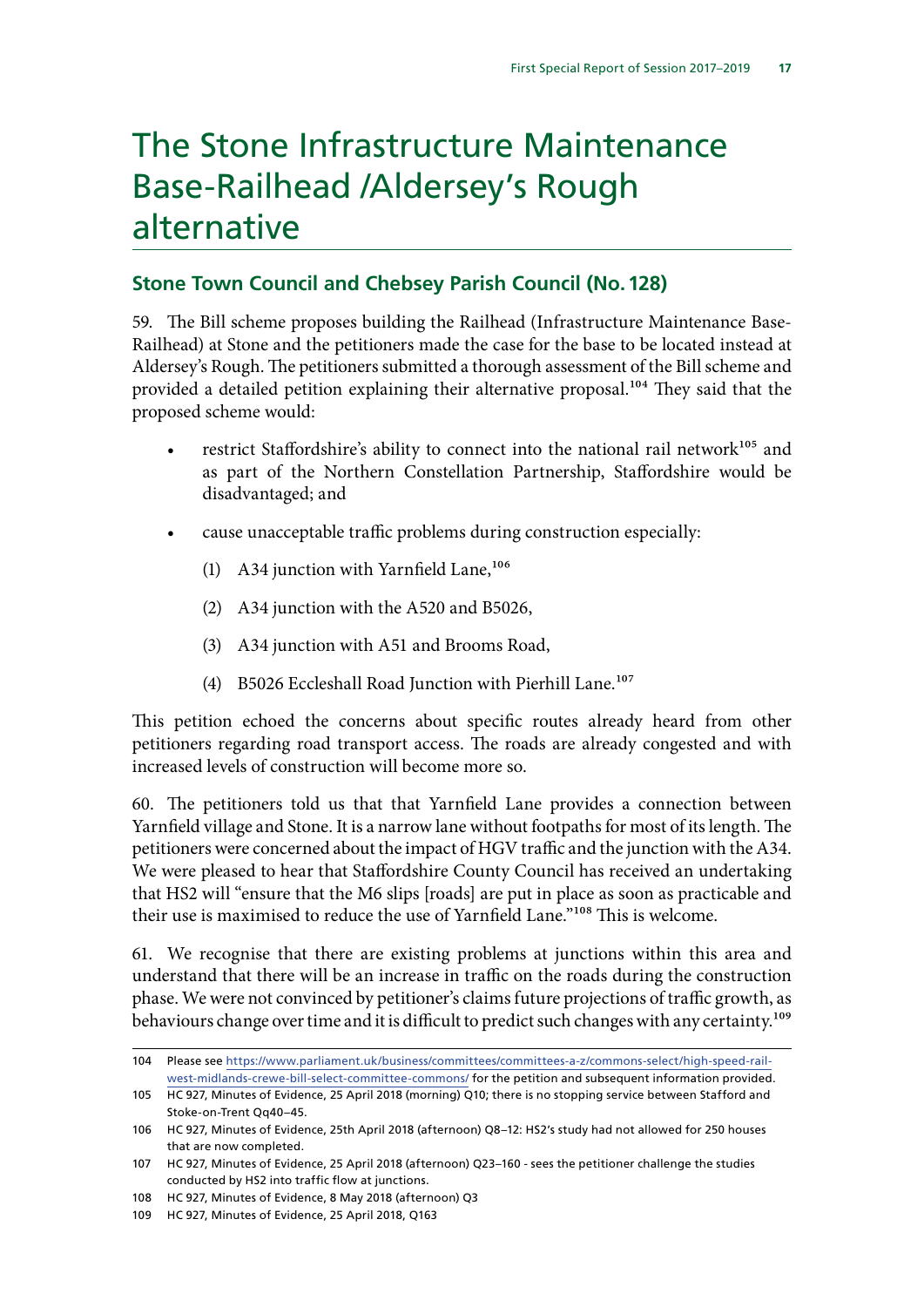62. The Petitioners argued that Aldersey's Rough was a better location for the railhead for maintenance services for both Phase 2a and 2b of HS2. They said it was a more central location, so better positioned<sup>110</sup> and that Stone could not cope with the work required as there were operational constraints there.<sup>111</sup>

63. HS2's document "Phase 2A C862 Strategic Evaluation of Railhead and IMB-R Locations-post CP3 design" compares the two options, preferring Stone. The HS2's Chief Engineer said that Stone had an easy connection to the freight-only railway adjacent to the site, which would continue to operate on a freight-only basis between 1am and 6am even after passenger services between Stafford and Stoke had commenced, leaving plenty of capacity for the maintenance depot operations at that time.<sup>112</sup> During the five year construction period of Phase 2A there would usually be one or two trains per week but it could be up to seven.<sup>113</sup> The route would not commence as a passenger line until after HS2 had been completed, and once open would not experience disruption from the very infrequent trains to the maintenance depot.<sup>114</sup> The Committee notes the advantage of the Stone route.

64. We understand that the proposal from Stone and Chebsey Parish Councils would require rebuilding the bridge over the West Coast Main Line, before building the depot in which the materials for the bridge would be housed. The bridge would need to be double tracked and the scheme would involve major work and change to signalling for the West Coast Main Line<sup>115</sup> which must remain operational throughout the construction period. Despite the hard work and enthusiasm of the petitioners and their commitment towards regeneration of the area we are unable to support their proposed scheme.

65. The Committee noted the enthusiasm for the potential to reopen part of the Newcastleunder-Lyme to Market Drayton railway, providing a rail link from Crewe to Newcastle, which is the largest town in the UK without a railway station.<sup>116</sup> The Committee noted that the completion of the HS2 proposal would not render impossible any subsequent project to link Newcastle-under-Lyme to the West Coast Main Line via the disused Market Drayton line.

<sup>110</sup> HC 927, Minutes of Evidence, 25 April 2018 (morning) Q414

<sup>111</sup> HC 927, Minutes of Evidence, 25 April 2018 (morning) Q872

<sup>112</sup> HC 927, Minutes of Evidence, 25 April 2018 (afternoon) Q662

<sup>113</sup> HC 927, Minutes of Evidence, 25 April 2018 (afternoon) Q662

<sup>114</sup> HC 927, Minutes of Evidence, 25 April 2018 (afternoon) Q669–670

<sup>115</sup> HC 927, Minutes of Evidence, 25 April 2018 (afternoon) Q 723

<sup>116</sup> It was noted that the construction phase of such a project, if started before HS2 was completed, would seriously disrupt the operation of the West Coast Main Line, would delay completion of HS2, and would not be a gain which could reasonably be linked to the delivery of HS2.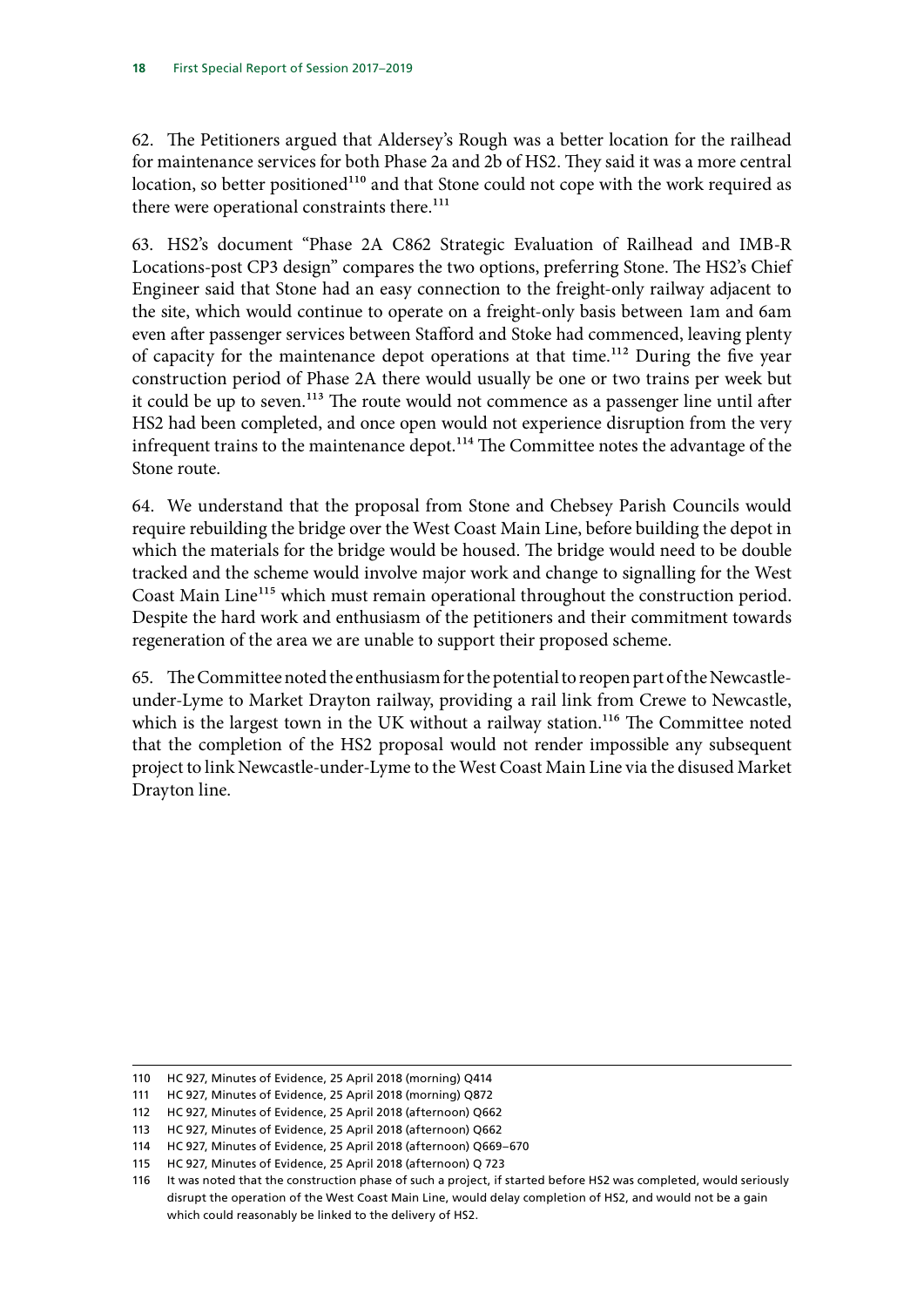### <span id="page-20-0"></span>Community engagement

66. The Committee is not persuaded that HS2 had given adequate consideration to the local community. We would like to see HS2 consult the wider communities who will be disrupted by the proposed works and adequately mitigate the impact on petitioners. We want assurance that HS2 will contribute towards benefits for the local and wider community and ensure continued community involvement regarding the design of the Kings Bromley viaduct.<sup>117</sup>

67. The Committee would like an assurance that HS2 will conduct further work on road networks, traffic flow and conduct multi-junction analysis with Staffordshire County Council, Lichfield District Council and Newcastle-under-Lyme Borough Council as well as Highways England.<sup>118</sup> This work should focus on finding solutions for existing traffic problems and propose improvements for local residents, businesses and the wider community in both the short and longer term. We expect HS2 to pay particular attention to the following areas:

- mitigating the risk of congestion for the communities affected;
- thinking creatively to resolve existing traffic issues in preparation for the construction period;
- bringing longer term benefits to the community to assist traffic congestion.

68. The Committee understands that a considerable amount of work has been done by HS2 on the Environmental Statement. We expect to see more imaginative and creative proposals for habitat enhancement along the route; including additional funding for a long-term project to monitor the environmental impact of moving ancient woodland.

69. We would like an undertaking that the community should benefit from this scheme and receive longer term benefits drawing on the £5m extended community and environmental fund. We would like to see more details about this fund including evidence that £5m is an adequate and appropriate sum.

118 Highways England operates, maintains and improves England's motorways and major A roads.

<sup>117</sup> We heard that Staffordshire County Council and HS2 had positive discussions about the lowering of the viaduct.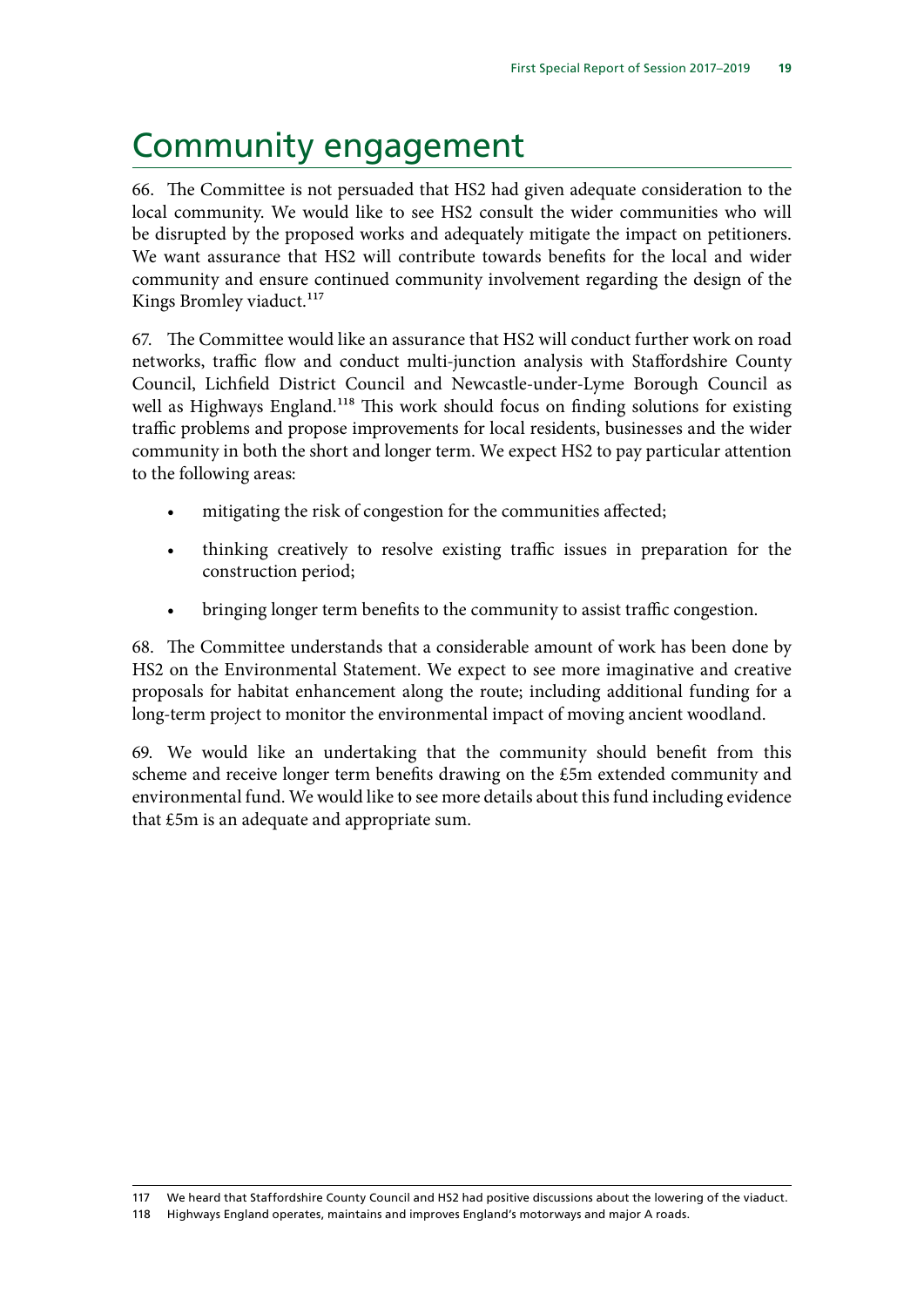# <span id="page-21-0"></span>Safeguarding and compensation

70. A variety of compensation schemes are relevant to this project and are advertised on the website at www.gov.uk.119 The DfT's document, "Claim Compensation if your property is affected by HS2" gives information on eligibility and how to apply.

71. The Bill confers power on the Secretary of State to purchase compulsorily any land within the Bill limits that may be required for Phase 2A purposes, and provides that he will take no greater amount of land than appears to him to be reasonably required following the detailed design of the scheme.<sup>120</sup> The Bill allows for compulsory purchase of land and property rights, including subsoil, to enable tunnel works and for temporary land use.<sup>121</sup> The safeguarding directions (contained in HS2 document C7) enable the Secretary of State to ensure that the land likely to be required for the construction and operation of the railway is protected from proposed development for other purposes.<sup>122</sup>

72. The safeguarding directions are also important for owners of property and land falling within the safeguarding area as they enable qualifying property owners to trigger statutory arrangements to serve a blight notice on the Secretary of State; this now includes, since 2016, qualifying owners of residential properties, small business premises and agricultural premises area. A new streamlined system called the "Express Purchase Scheme" has been introduced for Phase 2A.<sup>123</sup>

73. This Bill is subject to the statutory land compensation code. That code is based on the principle of fair compensation or the 'principle of equivalence'.<sup>124</sup> Having heard from Mr Miller, HS2 Environmental Specialist, that a particular holding is very badly affected and the relevant business may have to be wound up, the Committee will be taking a keen interest in how this matter is conducted by HS2.<sup>125</sup>

74. The Committee over the coming weeks will be paying particular attention to the direct compensation given to individuals businesses and communities.

119 Department for Transport, Claim compensation if your property is affected by HS2. <https://www.gov.uk/claim-compensation-if-affected-by-hs2>

<sup>120</sup> HC 927, Minutes of Evidence, 19 March 2018, Q30

<sup>121</sup> HS2 Information Paper C3: paragraphs 3.3 and 3.4

<sup>122</sup> HC 927, Minutes of Evidence, 19 March 2018, Q31 HS2 Information Paper C4

<sup>123</sup> HC 927, Minutes of Evidence, 19 March 2018, Q31

<sup>124</sup> HC 927, Minutes of Evidence, 19 March 2018, Q32

<sup>125</sup> HC 927, Minutes of Evidence, 24 March 2018, Qq 59–76 in relation to Baa Hill Farm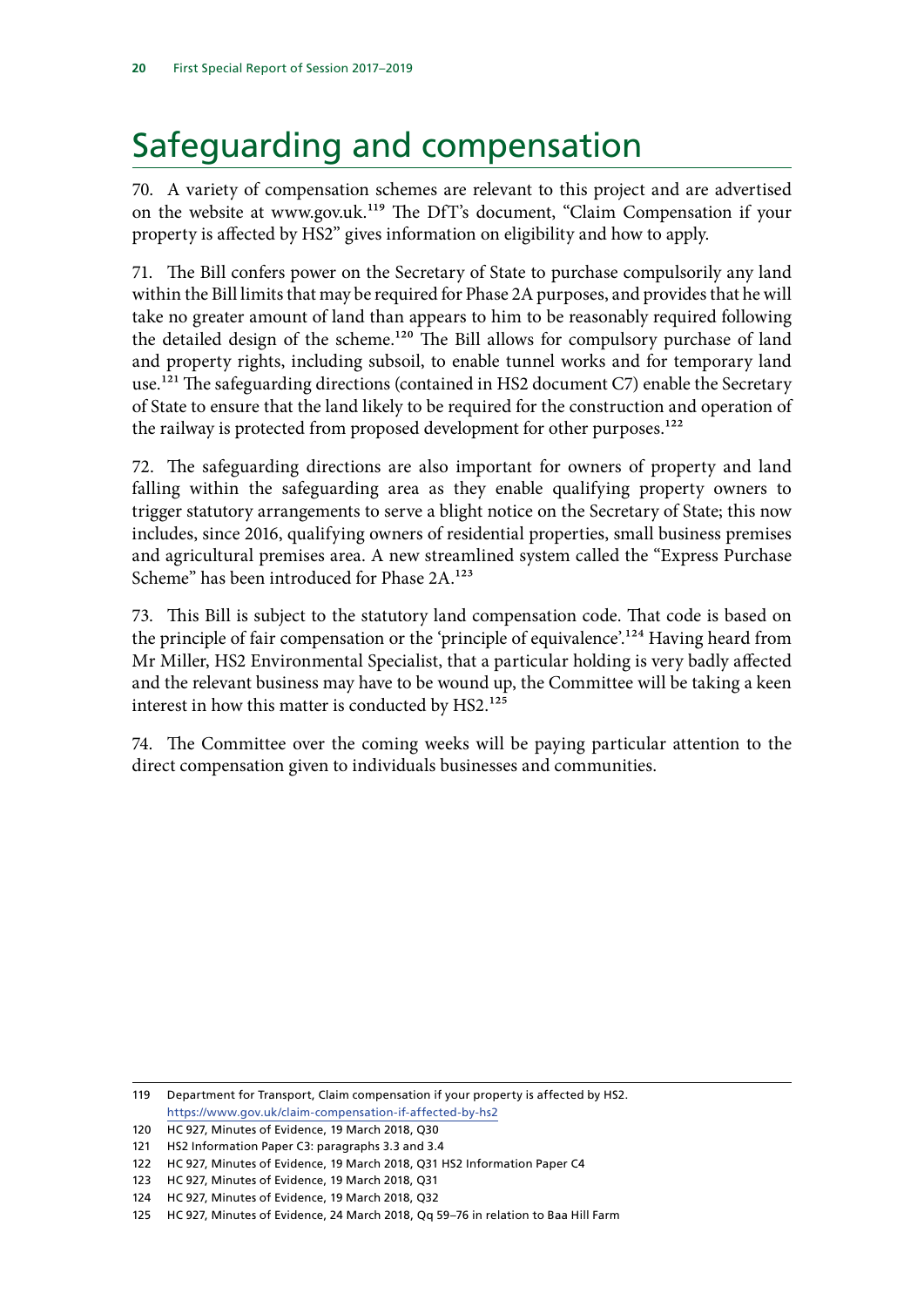### <span id="page-22-0"></span>Later stage of the Bill

75. We understand that Additional Provision 2 is currently scheduled for publication in December 2018. We would welcome an earlier publication so that we can begin consideration in the autumn. Earlier consideration of the Additional Provision could facilitate cost savings and we ask the Secretary of State to consider this proposal.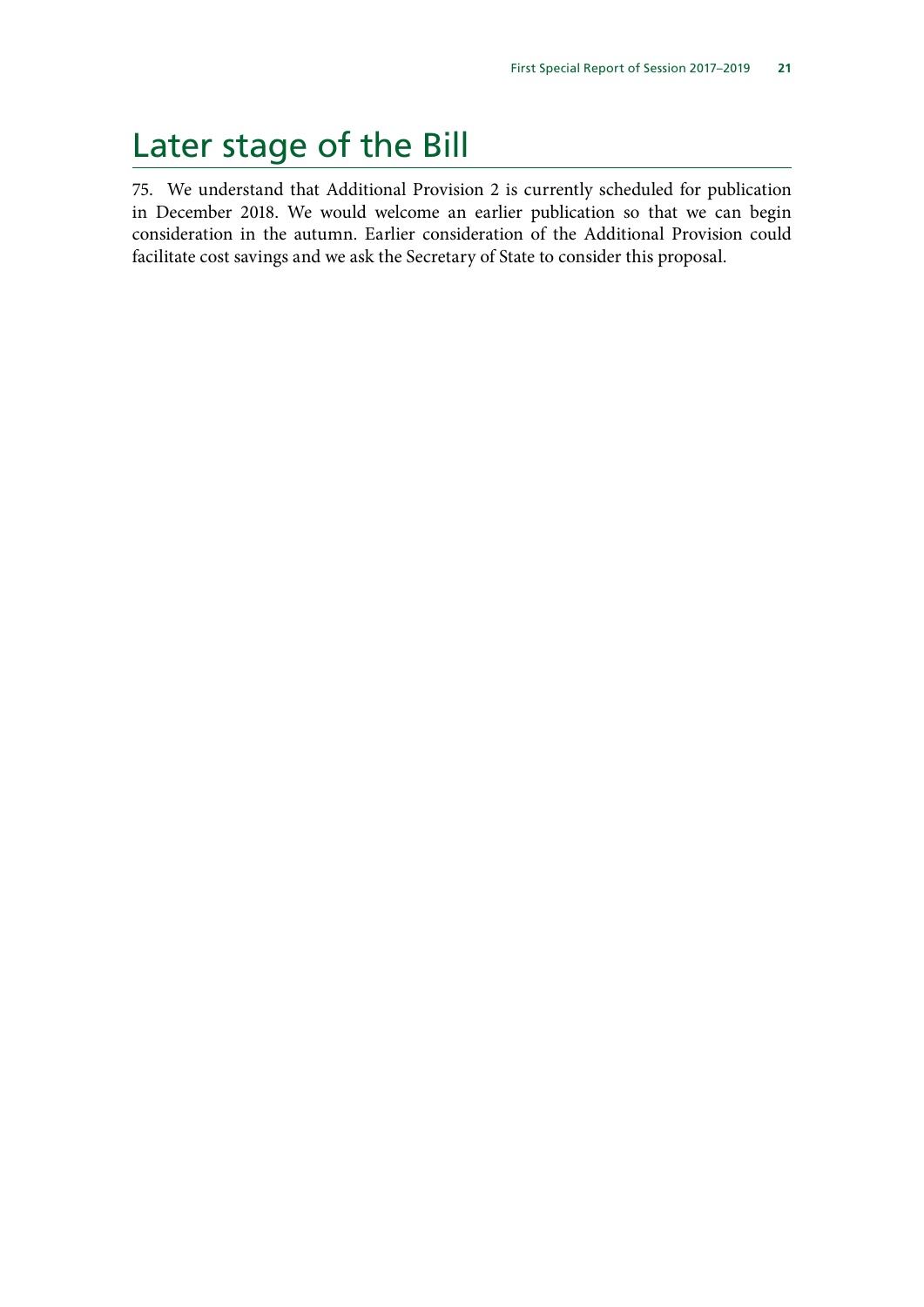# <span id="page-23-0"></span>Annex: Summary of previous decisions of the Committee

#### **Extract from the Minutes of Evidence Wednesday 28th March 2018**

#### *Right to challenge hearing: Mr Paul Holdcroft*

THE CHAIR: Thank you for your patience. I'd like to draw everybody's attention to the document which talks about 'Should I petition?' In that document it states, 'Your petition is not likely to be considered by the Committee if,' and under point 4 there's, 'your concerns are general, for example they are to do with traffic congestion,' and it goes on to mention air pollution, 'which may be better represented by a parish council or local authority.' The Committee therefore have determined that Mr Holdcroft does not have the right to have his petition heard by the Committee.

28. Mr Holdcroft, I appreciate this decision may be a disappointment to you. However the petitioning process exists to protect the rights of individuals and organisations whose property and other interests are directly and, crucially this word, specially affected by the Bill. This Committee is sympathetic and very aware of construction traffic issues and look at the parish council, the county council and HS2 to ensure individuals are aware of this process. Specifically Whitmore Parish Council are petitioners. We would urge them to contact you if they haven't already and represent other members of the parish generally around these issues so we consider them fully. It is open to them to call you, Mr Holdcroft, to the Committee as a witness so you could come again through that process if it is appropriate.

29. The Private Bill Office did also publish guidance in December on the types of hearing. At this state it quotes, 'Your petition is not likely to be considered by the Committee if the concerns are general, for example,' as I said before, 'traffic congestion, air pollution, which may be better represented by a parish or a local authority.' Which is why, I'm afraid, your petition falls into this category and the reason we've not allowed it. We do hope that this decision will provide guidance to other petitioners with similar petitions who may be considering whether to challenge the Secretary of State's objection of their right to be heard. Thank you all for attending today. The Committee will now adjourn until its next meeting on Monday 16 April at 4 pm. I wish you all a very happy Easter.

#### **Extract from the Minutes of Evidence 23 April 2018**

#### *Right to challenge hearings: Woore Parish Action Group, Celia and John Gollins, Mr and Mrs Morris, Amanda Jones, Alan Melvin and the Carter family.*

THE CHAIR: Before I start the main proceedings, I'd just like to say a few words. Last week the Committee completed its rights to appear challenge hearings and I'd like to announce the Committee's decision in relation to those hearings, in relation to Woore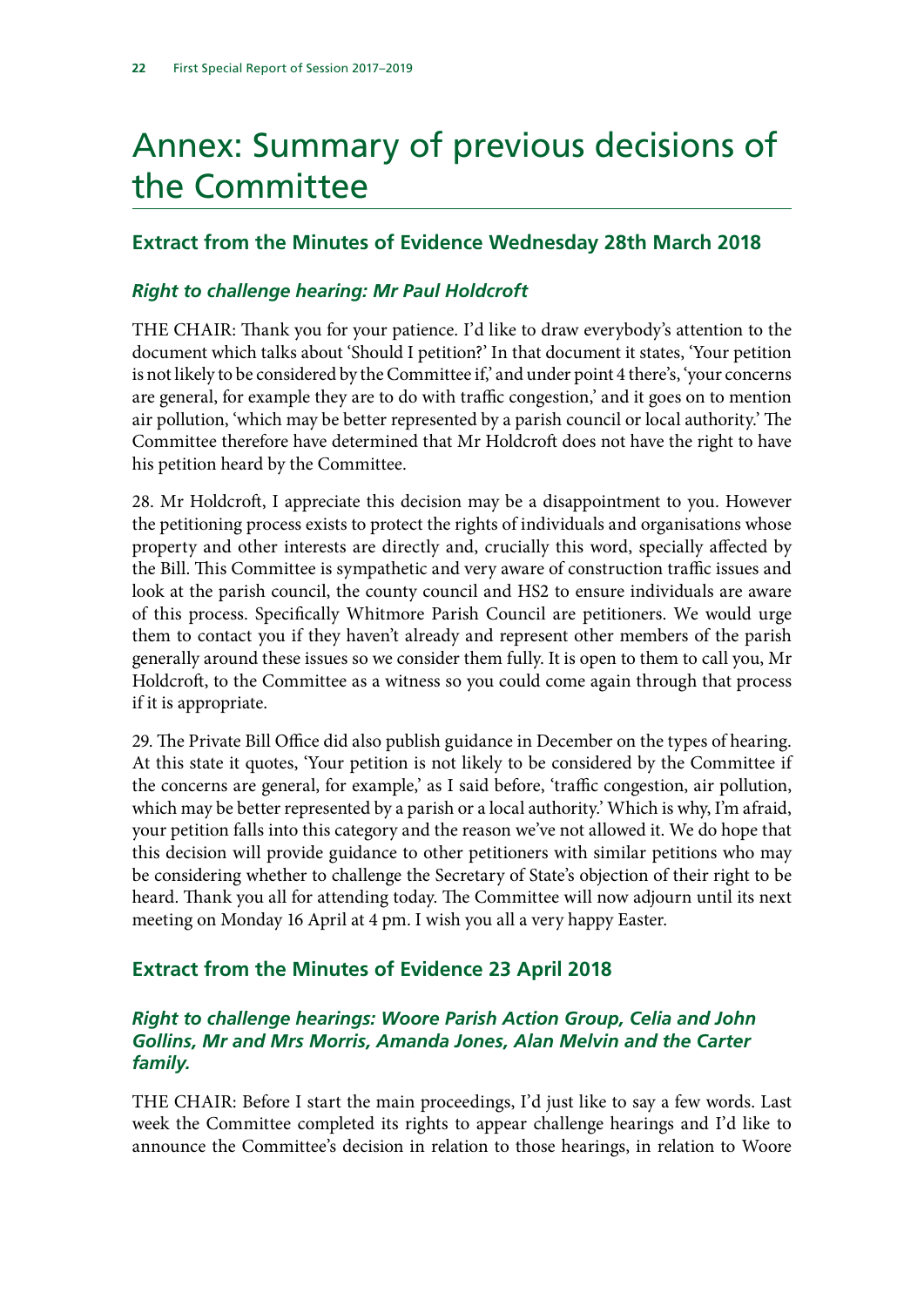Parish Action Group, Celia and John Gollins, Mr and Mrs Morris, Amanda Jones, Alan Melvin and the Carter family. The Committee has determined that these petitioners do not have the rights to have their petitions heard by the Committee.

2. I am conscious the petitioners will be disappointed by this news, but the petition process exists to protect the rights of individuals and organisations whose property or other interests are directly and specially affected by the Bill. The Private Bill Office published guidance in December on the types of petitions for which the Committee would not be likely to grant a hearing and it stated, 'Your petition is not likely to be considered by the Committee if your concerns are general, for example, if they're to do with traffic congestion or air pollution, which may be better represented by a parish or local council group or authority.' All of these petitions fall into this category, which is why we have not allowed them through and we would encourage petitioners to make representations through their parish council, or local authority.

3. In relation to the Woore Parish Action Group, Celia and John Gollins and Mr and Mrs Morris of Woore Country Store and Mr Clark, we would specifically ask them to make representations through their parish and county councils. In relation to the concerns of Mr Jones and Mr Melvin, regarding any encroachment of construction traffic onto their adjoining access areas during works, we are sympathetic to this concern and hope that HS2 can give an assurance that this will not happen.

4. We also hope that HS2 will implement a robust reporting method for communication to local residents, should any such problems arise. We hope that these decisions the Committee have made will provide guidance to future petitioners, with similar petitions, who may be considering whether to challenge the Secretary of State's rights to be heard, going forward.

5. In relation to Additional Provision 1, I'd like to remind everyone that the petitioning window for individuals and organisations who are specifically affected by AP1 is due to close on Friday, 27 April, at 1.00 p.m. Information about how to petition is available on our website, or through speaking to the Private Bill Office.

6. That ends some preliminary words which I wanted to put on the record. I welcome everyone to the first week of the formal petition hearings. Today we are going to hear from Staffordshire County Council, Lichfield District Council, Newcastle-under-Lyme Borough Council and Sir William Cash. Just at the beginning of sessions, I'd like to just put down a marker to everyone on what the Committee are looking for. We're looking for short submissions; we are much more likely to favour those. We are not looking for repetitive arguments. We are not particularly, having read out a statement, interested in people reading out statements. Apologies for the dual standards, but we do have a tight deadline and it's imperative that we keep to this and, in fairness to everybody involved in the process, I will, after warning people, curtail them from speaking at great length, but welcome you all here as part of the process, with those provisos.